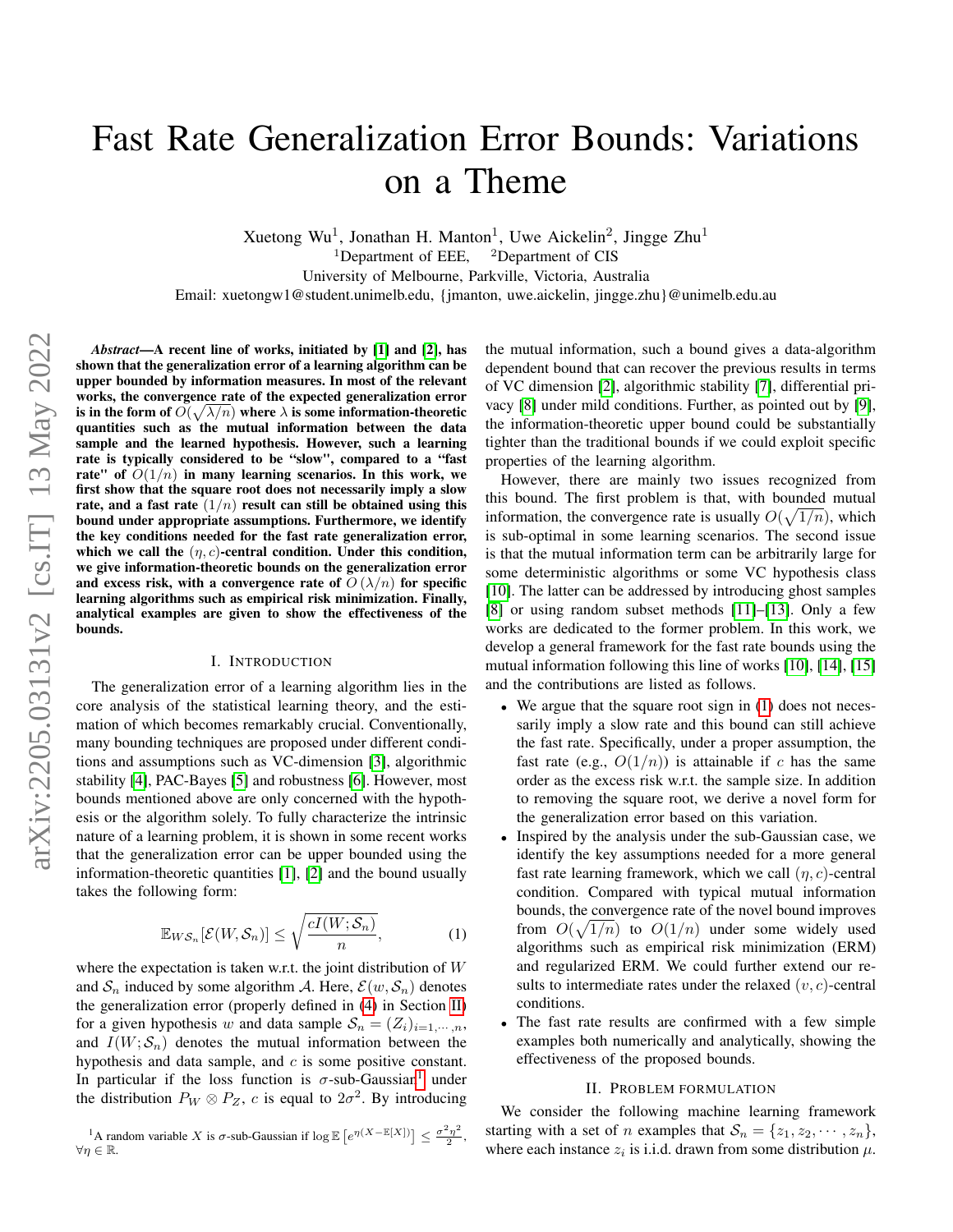One may wish to learn a hypothesis  $w$  that exploits the properties of  $S_n$ , with the aim of making predictions for new data correctly and efficiently. The choice of  $w$  is performed within a set of member functions  $W$  with the possibly randomised algorithm  $A: \mathbb{Z}^n \to W$  and we define the corresponding loss function  $\ell : \mathcal{W} \times \mathcal{Z} \to \mathbb{R}$ . Particularly if we consider the supervised learning problem in the following context, we can write  $\mathcal{Z} = \mathcal{X} \times \mathcal{Y}$  and  $z_i = (x_i, y_i)$  as a feature-label pair. Then the hypothesis  $w : \mathcal{X} \to \mathcal{Y}$  can be regarded as a predictor for the input sample. We will call  $(\mu, \ell, \mathcal{W}, \mathcal{A})$  a learning tuple. In a typical statistical learning problem, one may wish to minimize the *expected* loss function  $L_{\mu}(w) = E_{z \sim \mu}[\ell(w, z)].$ However, as the underlying distribution  $\mu$  is usually unknown in practice, one may wish to learn  $w$  by minimizing the empirical risk induced by the dataset  $S_n$ , denoted as  $w_{\text{ERM}}$ , such that

$$
w_{\text{ERM}} = \underset{w \in \mathcal{W}}{\operatorname{argmin}} \frac{1}{n} \sum_{i=1}^{n} \ell(w, z_i), \tag{2}
$$

which will be employed as a predictor for the new data. Here we define  $\hat{L}(w, \hat{S}_n) = \frac{1}{n} \sum_{i=1}^n \ell(w, z_i)$ . To assess how this predictor performs on unseen samples, the generalization error is then introduced to evaluate whether a learner suffers from the over-fitting (or under-fitting). The optimal hypothesis for the true risk is defined as  $w^*$  as

<span id="page-1-0"></span>
$$
w^* = \underset{w \in \mathcal{W}}{\operatorname{argmin}} E_{Z \sim \mu} [\ell(w, Z)],\tag{3}
$$

which is unknown in practice. For any  $w \in \mathcal{W}$ , we define the generalization error as

$$
\mathcal{E}(w,\mathcal{S}_n) := \mathbb{E}_{Z \sim \mu}[\ell(w,Z)] - \frac{1}{n} \sum_{i=1}^n \ell(w,z_i). \tag{4}
$$

Another important metric, the excess risk, is defined as

$$
\mathcal{R}(w) := \mathbb{E}_{Z \sim \mu} [\ell(w, Z)] - \mathbb{E}_{Z \sim \mu} [\ell(w^*, Z)].
$$
 (5)

The excess risk evaluates how well a hypothesis  $w$  perform with respect to  $w^*$  given the data distribution  $\mu$ . We also define the corresponding empirical excess risk as

$$
\hat{\mathcal{R}}(w,\mathcal{S}_n) := \frac{1}{n} \sum_{i=1}^n r(w,z_i),\tag{6}
$$

where  $r(w, z) = \ell(w, z) - \ell(w^*, z)$ . In the sequel, we are particularly interested in bounding the expected generalization error  $\mathbb{E}_{WS_n}[\mathcal{E}(W,\mathcal{S}_n)]$  and the excess risk  $\mathbb{E}_W[\mathcal{R}(W)]$  for any  $P_W$  induced by the algorithm  $\mathcal{A}$ .

#### III. MAIN RESULTS

The recent advances show that under the sub-Gaussian assumption, the generalization error can be upper bounded using the information-theoretic quantities such as mutual information [\[2\]](#page-5-1), [\[11\]](#page-5-10), [\[12\]](#page-5-14) or conditional mutual information [\[8\]](#page-5-7), where the bound usually takes the following form.

<span id="page-1-2"></span>**Theorem 1** ( [\[11\]](#page-5-10)). *Suppose that*  $\ell(W, Z)$  *is*  $\sigma$ -sub-Gaussian *under the distribution*  $P_W \otimes \mu$  *where*  $P_W$  *is the marginal induced the algorithm* A *and data distribution* µ*, then*

<span id="page-1-1"></span>
$$
\mathbb{E}_{WS_n}\left[\mathcal{E}(W,\mathcal{S}_n)\right] \leq \frac{1}{n}\sum_{i=1}^n \sqrt{2\sigma^2 I(W;Z_i)}.
$$
 (7)

Remark 1. *Throughout this paper, we focus on the case when*  $I(W; Z_i) \sim O(1/n)$  *in the sequel so the bound in* [\(7\)](#page-1-1) gives a convergence rate of  $O(\sqrt{1/n})$  for a constant σ 2 *. This assumption holds for many learning settings such as ERM in regression problem [\[7\]](#page-5-6), the Gibbs algorithm with mild assumptions [\[7\]](#page-5-6), [\[16\]](#page-5-15) and any algorithms under the general VC* hypothesis classes (up to  $\log n$ ) [\[2\]](#page-5-1), [\[10\]](#page-5-9).

From the above result, it is usually recognized that the *square root* sign prevents us from the fast rate, even in the following simple Gaussian mean estimation problem considered in [\[11\]](#page-5-10).

<span id="page-1-3"></span>**Example 1.** Let  $\ell(w, z_i) = (w - z_i)^2$ , each sample is *drawn from some Gaussian distribution,*  $Z_i \sim \mathcal{N}(\mu, \sigma_N^2)$ . We *consider the ERM algorithm that gives,*

$$
W_{\text{ERM}} = \frac{1}{n} \sum_{i=1}^{n} Z_i \sim \mathcal{N}(\mu, \frac{\sigma_N^2}{n}).
$$

*The true generalization error can be calculated to be*

$$
\mathbb{E}_{WS_n}\left[\mathcal{E}(W_{\text{ERM}},\mathcal{S}_n)\right] = \frac{2\sigma_N^2}{n},
$$

*To evaluate the upper bound in Theorem [1](#page-1-2) for this example, we notice that for any i,*  $\ell(W, Z_i) \sim \frac{n+1}{n} \sigma_N^2 \chi_1^2$  *where*  $\chi_1^2$  *denotes the chi-squared distribution with 1 degree of freedom. Hence, the cumulant generating function can be calculated as,*

$$
\log \mathbb{E}_{P_W \otimes \mu} \left[ e^{\eta(\ell(W,Z) - \mathbb{E}[\ell(W,Z)])} \right] = -\sigma_W^2 \eta - \frac{1}{2} \log \left( 1 - 2\sigma_W^2 \eta \right),
$$

*where*  $\eta \leq \frac{1}{2\sigma_W^2}$  and  $\sigma_W^2 = \frac{n+1}{n} \sigma_N^2$  to simplify the notation. *In this case, it can be proved that,*

$$
-\sigma_W^2 \eta - \frac{1}{2} \log \left( 1 - 2 \sigma_W^2 \eta \right) \le \sigma_W^4 \eta^2.
$$

*Thus the loss is*  $\sqrt{2\sigma_W^4}$ -sub-Gaussian under  $P_W \otimes \mu$ . We can *also calculate the mutual information as*

$$
I(W; Z_i) = \frac{1}{2} \log \frac{n}{n-1}.
$$

*Then the bound becomes*

$$
\mathbb{E}_{WS_n}\left[\mathcal{E}(W,\mathcal{S}_n)\right] \le \frac{\sigma_N^2}{n} \sum_{i=1}^n \sqrt{2\frac{(n+1)^2}{n^2}\log\frac{n}{n-1}},\quad (8)
$$

*which will be of the order*  $O(\frac{1}{\sqrt{n}})$  *as n goes to infinity.* 

Now we show that in fact the same bound can be used to derive the correct (fast) convergence rate of  $O(1/n)$ , with a small yet important change on the assumption. Intuitively speaking, to achieve a fast rate bounds for both the generalization error and the excess risk in expectation, the output hypothesis of the learning algorithm must be "good" enough compared to the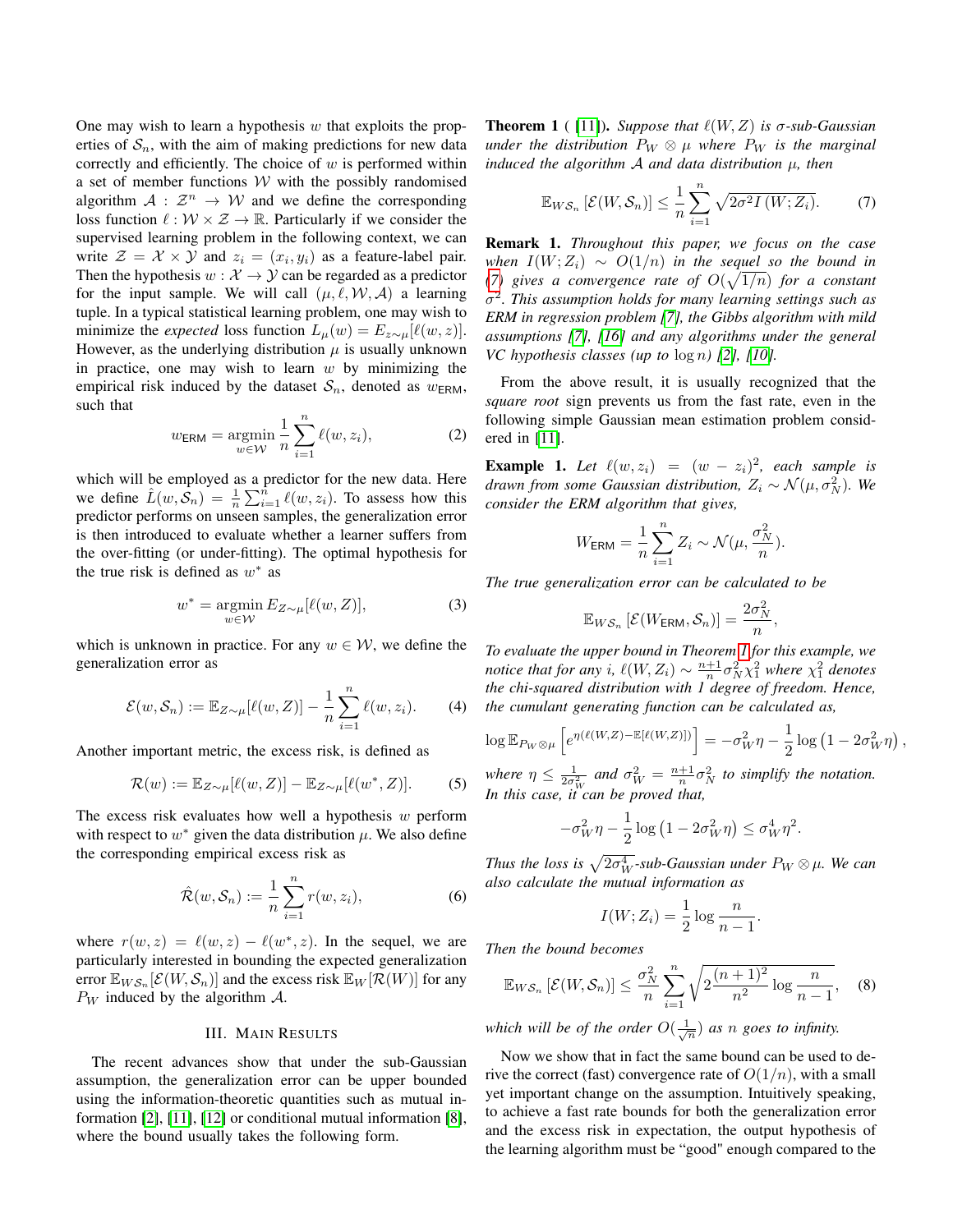optimal hypothesis  $w^*$ . Here we encode the notion of goodness in terms of the cumulant generating function by controlling the gap between  $\ell(w, Z)$  and  $\ell(w^*, Z)$ . To facilitate such an idea, we make the sub-Gaussian assumption w.r.t. the excess risk and bound the generalization error as follows.

<span id="page-2-0"></span>**Theorem 2.** *Suppose that*  $r(W, Z)$  *is*  $\sigma$ -sub-Gaussian under *distribution*  $P_W \otimes \mu$ *, then* 

$$
\mathbb{E}_{W\mathcal{S}_n}\left[\mathcal{E}(W,\mathcal{S}_n)\right] \leq \frac{1}{n}\sum_{i=1}^n \sqrt{2\sigma^2 I\left(W;Z_i\right)}.
$$
 (9)

*Furthermore, the excess risk can be bounded by,*

$$
\mathbb{E}_W\left[\mathcal{R}(W)\right] \leq \mathbb{E}_{WS_n}\left[\hat{\mathcal{R}}(W,\mathcal{S}_n)\right] + \frac{1}{n} \sum_{i=1}^n \sqrt{2\sigma^2 I\left(W;Z_i\right)}.
$$
\n(10)

Now we evaluate the bound in Theorem [2](#page-2-0) for the Gaussian example. Notice that [\(9\)](#page-2-1) is identical to [\(7\)](#page-1-1), and the only difference between Theorem [1](#page-1-2) and Theorem [2](#page-2-0) is the assumption.

Example 2 (Continuing from Example [1\)](#page-1-3). *Consider the settings in Example [1.](#page-1-3) First we note that the expected risk minimizer* w ∗ *is calculated as* µ*. Then we have,*

$$
r(w, z_i) = (w - z_i)^2 - (\mu - z_i)^2.
$$

*The expected excess risk can be calculated as,*

$$
\mathbb{E}_W[\mathcal{R}(W)] = \frac{\sigma_N^2}{n}.
$$

*With a large* n*, we can calculate the cumulant generating function as,*

$$
\log \mathbb{E}_{P_W \otimes \mu} \left[ e^{\eta (r(W,Z) - \mathbb{E}[r(W,Z)])} \right] \approx \frac{2\eta^2 \sigma_N^4}{n}
$$

,

for any  $\eta \in \mathbb{R}$ . Hence  $r(W, Z)$  is  $\sqrt{\frac{4\sigma^4_N}{n}}$ -sub-Gaussian under *the distribution*  $P_W \otimes \mu$ . Then the *bounds becomes,* 

$$
\mathbb{E}_{WS_n}\left[\mathcal{E}(W,\mathcal{S}_n)\right] \leq \frac{\sigma_N^2}{n} \sum_{i=1}^n \sqrt{\frac{4}{n} \log \frac{n}{n-1}},
$$

*which is* O(1/n)*, yielding a fast rate characterization.*

Unlike typical information-theoretic results where the bounds are based on the assumption that the loss function is  $\sigma$ -sub-Gaussian, we assume that the *excess risk* is  $\sigma$ -sub-Gaussian. Even though the bound in [\(7\)](#page-1-1) has exactly the same form as in [\(9\)](#page-2-1), the key difference is that under our assumption,  $\sigma$  can depend on the sample size and will converge to 0 as the sample size increases, while this is not the case under the previous assumption as we see in Example [1.](#page-1-3) Moreover, the excess risk can be straightforwardly upper bounded as in [\(10\)](#page-2-2).

To make above "fast rate" result more explicit, we provide an alternative bound based on the same subgaussian assumption. The key property of the following bound is that it does not contain the squre root.

<span id="page-2-3"></span>Theorem 3 (Fast Rate with Sub-Gaussian Condition). *Assume that*  $r(W, Z)$  *is*  $\sigma$ *-subgaussian under the distribution*  $P_W \otimes \mu$ *. Then it holds that*

$$
\mathbb{E}_{WS_n}\left[\mathcal{E}(W,\mathcal{S}_n)\right] \leq \frac{1-a_\eta}{a_\eta} \mathbb{E}_{WS_n}[\mathcal{R}(W,\mathcal{S}_n)] + \frac{1}{n\eta a_\eta} \sum_{i=1}^n I\left(W;Z_i\right).
$$
\n(11)

 $\boldsymbol{n}$ 

<span id="page-2-1"></span>*for any*  $0 < \eta < \frac{2 \mathbb{E}_{P_W \otimes \mu}[r(W, Z_i)]}{\sigma^2}$  and  $a_{\eta} = 1 - \frac{\eta \sigma^2}{2 \mathbb{E}_{P_W \otimes \mu}[r(W, Z_i)]}$ . Furthermore, the expected excess risk is bounded by,

$$
\mathbb{E}_{W}[\mathcal{R}(W)] \leq \frac{1}{a_{\eta}} \mathbb{E}_{WS_n}[\mathcal{R}(\hat{W}, S_n)] + \frac{1}{n \eta a_{\eta}} \sum_{i=1}^n I(W; Z_i).
$$

<span id="page-2-2"></span>Remark 2. *The bound in Theorem [3](#page-2-3) appears to provide a "fast rate" result if*  $I(W; Z_i)$  *scales as*  $O(1/n)$ *, assumed throughout the paper. However, notice that both*  $\eta$  *and*  $\alpha_{\eta}$ *depend on the expected excess risk*  $\mathbb{E}_{P_W \otimes \mu}[r(W,Z)]$  and  $\sigma^2$ , *which potentially depend on* n *as well. Hence a more careful examination is needed. Specifically, it can be seen that if the ratio of the two quantities remains a constant independent of* n*, the fast rate result will then hold.*

We continue to examine the bound in Theorem [3](#page-2-3) with the Gaussian mean estimation.

<span id="page-2-4"></span>Example 3. *Since the expected excess risk can be calculated*  $as \mathbb{E}_W[\mathcal{R}(W)] = \frac{\sigma_N^2}{n}$ , and  $r(W, Z)$  *is*  $\sqrt{\frac{4\sigma_N^4}{n}}$ -sub-Gaussian, *then we require that*  $0 < \eta < \frac{1}{2\sigma_N^2}$ *, which is independent of the sample size. For simplicity, we can consider the case*  $\eta = \frac{1}{4\sigma_0^2}$ as an example, then  $a_{\eta}$  is calculated to be  $\frac{1}{2}$ . For large n, we *have the generalization error bound,*

$$
\frac{1-a_\eta}{a_\eta} \mathbb{E}_{WS_n} \left[ \hat{\mathcal{R}}(W_{\text{ERM}}, \mathcal{S}_n) \right] + \frac{1}{\eta a_\eta n} \sum_{i=1}^n I(W; Z_i) \leq \frac{3\sigma_N^2}{n},
$$

where the empirical excess risk  $\mathbb{E}_{WS_n}\left[\hat{\mathcal{R}}(W_{\text{ERM}}, \mathcal{S}_n)\right]$  is *calculated as*  $-\frac{\sigma_N^2}{n}$  *and the bound has the rate of*  $O(1/n)$ *.* 

#### *A. Fast Rate Bound*

As discussed above, although the bound in Theorem [3](#page-2-3) takes the form of a "fast rate", it is still not very satisfying because it contains quantities ( $\eta$  and  $\alpha_n$ ) that could scale with  $n$ , making it hard to determine the actual convergence rate, the same as in the original bound in Theorem [2.](#page-2-0) To this end, we propose a different "fast rate" bound to alleviate this drawback. In particular, this bound does not contain extra quantities that depend on  $n$ . The key to this bound is the so-called the expected  $(\eta, c)$ -central condition (or we simply say  $(\eta, c)$ central condition for short), inspired by the works [\[10\]](#page-5-9), [\[14\]](#page-5-12), [\[15\]](#page-5-13), [\[17\]](#page-5-16), which is the key condition leading to the fast rate.

**Definition 1** (Expected  $(\eta, c)$ -Central Condition). Let  $\eta > 0$ and  $0 < c \le 1$  *be two constants. We say that*  $(\mu, \ell, \mathcal{W}, \mathcal{A})$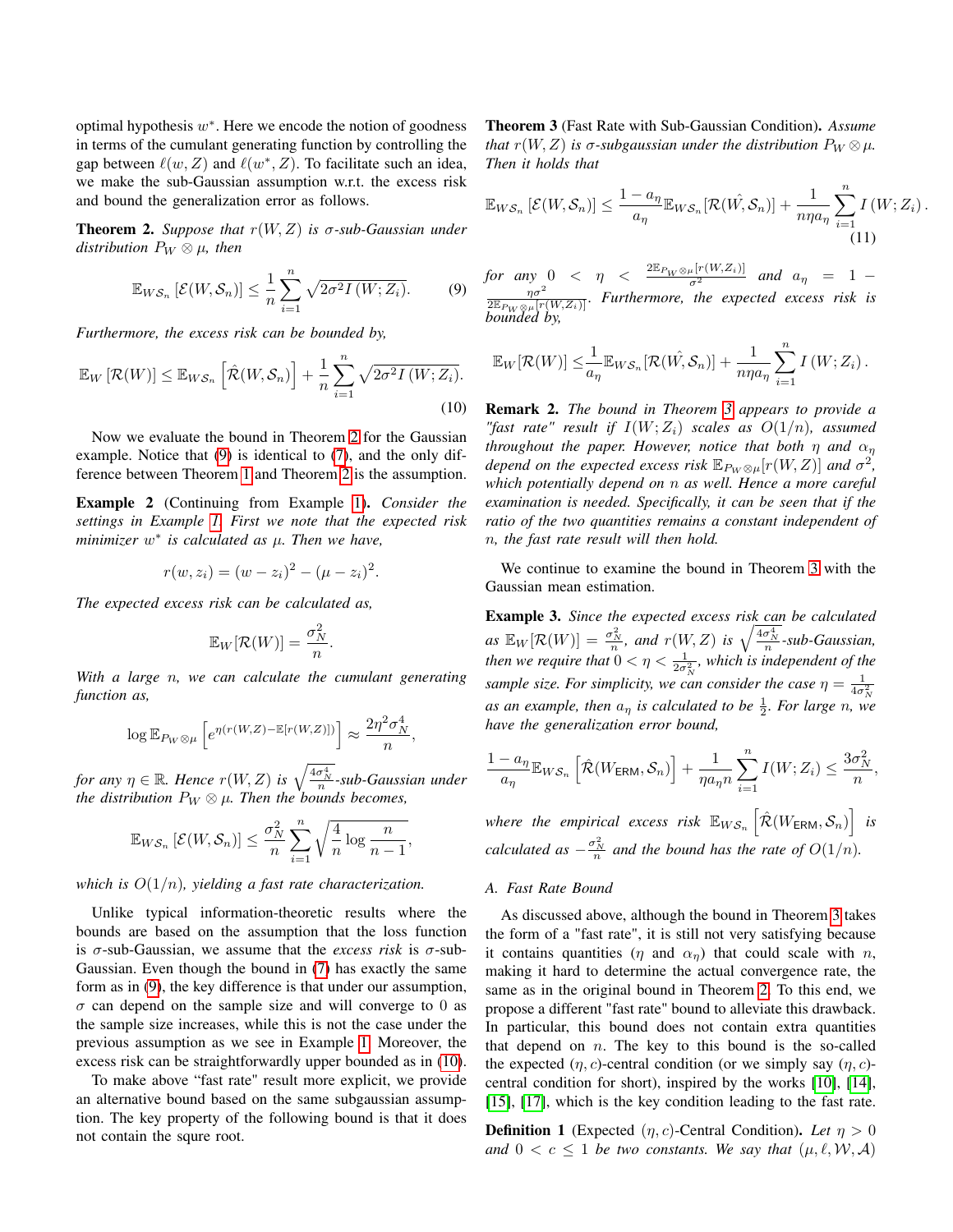*satisfies the expected* (η, c)*-central condition if the following inequality holds for the optimal hypothesis* w ∗ *:*

$$
\log \mathbb{E}_{P_W \otimes \mu} \left[ e^{-\eta(\ell(W,Z) - \ell(w^*, Z))} \right] \le -c\eta \mathbb{E}_{P_W \otimes \mu} \left[ \ell(W, Z) - \ell(w^*, Z) \right]. \tag{12}
$$

Compared to the conventional  $\eta$ -central condition [\[14,](#page-5-12) Def. 3.1] by setting  $c = 0$  in [\(12\)](#page-3-0) as

$$
\log \mathbb{E}_{P_W \otimes \mu} \left[ e^{-\eta(\ell(w,Z) - \ell(w^*,Z))} \right] \le 0, \tag{13}
$$

the RHS of [\(12\)](#page-3-0) is negative and has a tighter control than [\(13\)](#page-3-1) of the tail behaviour for some  $c > 0$ . Roughly speaking, this condition ensures that for all  $\eta' \leq \eta$ , the probability that w outperforms  $w^*$  by more than  $L$  is exponentially small in  $(c+1)L$ . We point out that such a condition is indeed the key assumption for generalizing the result of Theorem [3,](#page-2-3) which also coincides with some well-known conditions that lead to a fast rate. We firstly show that the Bernstein condition [\[18\]](#page-5-17)– [\[21\]](#page-5-18) implies the  $(\eta, c)$ -central condition for certain  $\eta$  and c in the following corollary.

<span id="page-3-3"></span>**Corollary 1.** Let  $\beta \in [0,1]$  and  $B \geq 1$ . For a learning tuple  $(\mu, \ell, \mathcal{W}, \mathcal{A})$ *, we say that the Bernstein condition holds if the* following inequality holds for the optimal hypothesis  $w^*$ :

$$
\mathbb{E}_{P_W \otimes \mu} \left[ \left( \ell \left( W, Z' \right) - \ell \left( w^*, Z' \right) \right)^2 \right] \leq B \left( \mathbb{E}_{P_W \otimes \mu} \left[ \ell \left( W, Z' \right) - \ell \left( w^*; Z' \right) \right] \right)^{\beta}.
$$

*Then, if*  $\beta = 1$  *and*  $r(w, z_i)$  *is bounded by* −*b with some* b > 0 *for all* w *and* z<sup>i</sup> *, the learning tuple also satisfies*  $(\min(\frac{1}{b}, \frac{1}{2B(e-2)}), \frac{1}{2})$ -central condition.

The Bernstein condition is usually recognized as a characterization of "easiness" of the learning problem under various β where  $β = 1$  corresponds to the "easiest" learning case. For bounded loss functions, the Bernstein condition will automatically hold with  $\beta = 0$ . The standard Bernstein condition requires that the inequality holds for any  $w \in \mathcal{W}$ , which is usually difficult to satisfy even in some trivial examples as we will see in Example [1.](#page-1-3) Different from the standard setting, we only require that the learned (randomised) hypothesis W satisfy the inequality in expectation. This is a weaker but more natural condition in the sense that we do not expect any  $w \in W$  will work but hope that the algorithm outputs the hypothesis that performs well in average.

The second condition is the central condition with the witness condition [\[14\]](#page-5-12), [\[15\]](#page-5-13), which also implies the  $(\eta, c)$ central condition. We say  $(\mu, \ell, \mathcal{W}, \mathcal{A})$  satisfies the *η*-central condition [\[14\]](#page-5-12), [\[15\]](#page-5-13) if for the optimal hypothesis  $w^*$ , the following inequality holds,

$$
\mathbb{E}_{P_W \otimes \mu} \left[ e^{-\eta(\ell(W,Z) - \ell(w^*,Z))} \right] \le 1.
$$

We also say the learning tuple  $(\mu, \ell, \mathcal{W}, \mathcal{A})$  satisfies the  $(u, c)$ -witness condition [\[15\]](#page-5-13) if for constants  $u > 0$  and  $c \in (0, 1]$ , the following inequality holds.

$$
\mathbb{E}_{P_W \otimes \mu} [(\ell(W,Z) - \ell(w^*, Z)) \cdot \mathbf{1}_{\{\ell(W,Z) - \ell(w^*, Z) \le u\}}] \ge c \mathbb{E}_{P_W \otimes \mu} [\ell(W,Z) - \ell(w^*, Z)],
$$

where  $\mathbf{1}_{\{.\}}$  denotes the indicator function. Then we have the following corollary.

<span id="page-3-4"></span><span id="page-3-0"></span>Corollary 2. *If the learning tuple satisfies both* η*-central condition and* (u, c)*-witness condition, then the learning tuple also satisfies the*  $(\eta', \frac{c - \frac{cn'}{\eta}}{n'u + 1})$ -central condition for any 0 < η  $\prime < \eta$ .

<span id="page-3-1"></span>The standard  $\eta$ -central condition is a key condition for proving the fast rate [\[14\]](#page-5-12), [\[15\]](#page-5-13), [\[17\]](#page-5-16). Some examples are exponential concave loss functions (including log-loss) with  $\eta = 1$  (see [\[17\]](#page-5-16), [\[22\]](#page-5-19) for examples) and bounded loss functions with Massart noise condition with different  $\eta$  [\[14\]](#page-5-12). Again, different from the standard central condition, we only require that it holds in expectation w.r.t. the distribution induced by the algorithm  $\mathcal{A}$ . The witness condition [\[15,](#page-5-13) Def. 12] is imposed to rule out situations in which learnability simply cannot hold. The intuitive interpretation of this condition is that we exclude bad hypothesis  $w$  with negligible probability (but still can contribute to the expected loss), which we will never witness empirically.

With the definitions in place, we derive the fast rate bounds under the  $(\eta, c)$ -central condition as follows.

<span id="page-3-2"></span>Theorem 4 (Fast Rate with (η, c)-central condition). *Assume the learning tuple*  $(\mu, \ell, \mathcal{W}, \mathcal{A})$  *satisfies the*  $(\eta, c)$ *-central condition for some constants*  $n > 0$  *and*  $0 < c < 1$ *. Then, for all*  $\eta' \in (0, \eta]$ , it holds that,

$$
\mathbb{E}_{W\mathcal{S}_n}[\mathcal{E}(W,\mathcal{S}_n)] \leq \frac{1-c}{c} \mathbb{E}_{P_{W\mathcal{S}_n}}[\hat{\mathcal{R}}(W,\mathcal{S}_n)] + \frac{1}{c\eta'\overline{n}} \sum_{i=1}^n I(W;Z_i).
$$

*Furthermore, the excess risk is bounded by,*

$$
\mathbb{E}_{W}[\mathcal{R}(W)] \leq \frac{1}{c} \mathbb{E}_{P_{WS_n}}[\hat{\mathcal{R}}(W,\mathcal{S}_n)] + \frac{1}{c\eta'n} \sum_{i=1}^n I(W;Z_i).
$$

Such a bound has similar form with [\[10,](#page-5-9) Eq. (3)] which consists of the empirical excess risk and mutual information terms and the first term is negative for some algorithms such as ERM. Notice that different from the bound in Theorem [3,](#page-2-3) the bound in Theorem [4](#page-3-2) contains constants c and  $\eta'$  that do not depend on the sample size  $n$ . By absorbing the necessary dependence on n in the definition of the  $(\eta, c)$ central condition. Now it is instructive to compare the different assumptions used in the above bounds. A summary of the key technical conditions is presented in Table [I](#page-4-0) for easier comparisons, while some comments are provided in Section [III-C.](#page-4-1) In this case, the convergence rate will depend on the mutual information  $I(W; Z_i)$ , which can achieve fast rate of  $O(1/n)$ for appropriate learning problems and algorithms [\[8\]](#page-5-7), [\[10\]](#page-5-9), [\[16\]](#page-5-15). In the following we analytically examine our bounds in Gaussian mean estimation, and we also empirically verify our bounds with a logistic regression problem in Appendix [A.](#page-6-0)

Example 4. *We can examine whether the Gaussian mean estimation satisfies the* (η, c)*-central condition. It can be*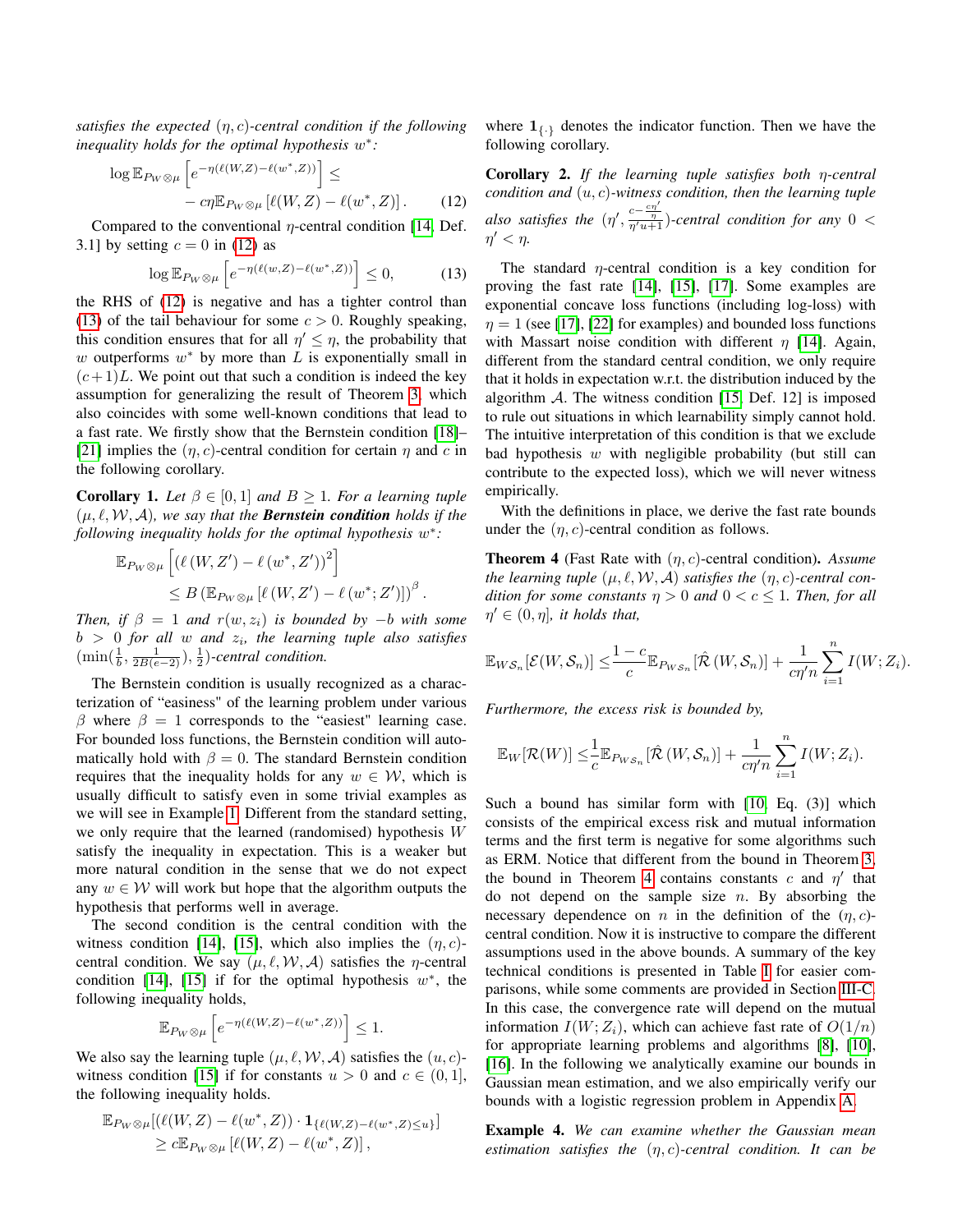*checked that for sufficiently large* n*,*

$$
\log \mathbb{E}_{P_W \otimes Z} \left[ e^{-\eta r(W,Z)} \right] \approx \frac{2\eta^2 \sigma_N^4 - \eta \sigma_N^2}{n} \le -c\eta \frac{\sigma_N^2}{n}.
$$

*From the above inequality, this learning problem satisfy the*  $(\eta, c)$ -central condition for any  $0 < \eta < \frac{1}{2\sigma_N^2}$  and any  $c \leq$  $1 - 2\eta \sigma_N^2$ , which is independent of the sample size and thus *does not affect the convergence rate. Similarly, take*  $\eta = \frac{1}{4\sigma_N^2}$ and  $c = \frac{1}{2}$ , the bound becomes

$$
\frac{1-c}{c} \mathbb{E}_{P_{WS_n}}[\hat{\mathcal{R}}(W, \mathcal{S}_n)] + \frac{1}{c\eta'n} \sum_{i=1}^n I(W; Z_i) = \frac{3\sigma_N^2}{n},
$$

*which coincides with the bound in Example [3](#page-2-4) and we can arrive at the fast rate since*  $I(W; Z_i) \sim O(1/n)$ *.* 

Moreover, the learning bound in Theorem [4](#page-3-2) can be applied to the regularized ERM algorithm as:

$$
w_{\text{RERM}} = \operatorname*{argmin}_{w \in \mathcal{W}} \hat{L}(w, \mathcal{S}_n) + \frac{\lambda}{n} g(w),
$$

where  $g : \mathcal{W} \to \mathbb{R}$  denotes the regularizer function and  $\lambda$ is some coefficient. We define  $\mathcal{\hat{R}}_{reg}(w, \mathcal{S}_n) = \mathcal{\hat{R}}(w, \mathcal{S}_n) +$  $\frac{\lambda}{n}(g(w) - g(w^*))$ , then we have the following lemma.

<span id="page-4-5"></span>Lemma 1. *We assume conditions in Theorem [4](#page-3-2) hold and also assume*  $|g(w_1) - g(w_2)|$  ≤ *B for any*  $w_1$  *and*  $w_2$  *in W with some*  $B > 0$ *. Then for*  $W_{\text{RERM}}$ *:* 

$$
\mathbb{E}_{W}[\mathcal{R}(W_{\text{RERM}})] \leq \frac{1}{c} \mathbb{E}_{P_{WS_n}}[\hat{\mathcal{R}}_{\text{reg}}(W_{\text{RERM}}, \mathcal{S}_n)] + \frac{\lambda B}{cn} + \frac{1}{c\eta'n} \sum_{i=1}^n I(W_{\text{RERM}}; Z_i).
$$

As  $\hat{\mathcal{R}}_{reg}(w, \mathcal{S}_n)$  will be negative for  $w_{RERM}$ , the regularized ERM algorithm can lead to the fast rate if  $I(W_{\text{RERM}};Z_i) \sim$  $O(1/n)$ , which coincides with results in [\[23\]](#page-5-20).

#### *B. Intermediate Rate Bound*

From Theorem [4](#page-3-2) we can achieve the fast rate if the mutual information between the hypothesis and data example is converging with  $O(1/n)$ . To further relax the  $(\eta, c)$ -central condition, we can also derive the intermediate rate with the order of  $O(n^{-\alpha})$  for  $\alpha \in [\frac{1}{2}, 1]$ . Similar to the *v*-central condition, which is a weaker condition of the  $\eta$ -central condition [\[14\]](#page-5-12), [\[15\]](#page-5-13), we propose the  $(v, c)$ -central condition first and derive the intermediate rate results in Theorem [5.](#page-4-2)

<span id="page-4-4"></span>Definition 2 ((v, c)-Central Condition). *We say that*  $(\mu, \ell, \mathcal{W}, \mathcal{A})$  *satisfies the*  $(\eta, c)$ -central condition up to some  $\epsilon > 0$  if the following inequality holds for the optimal *hypothesis* w ∗ *:*

$$
\log \mathbb{E}_{P_W \otimes \mu} \left[ e^{-\eta(\ell(W,Z) - \ell(w^*,Z))} \right] \le -c\eta \mathbb{E}_{P_W \otimes \mu} \left[ \ell(W,Z) - \ell(w^*,Z) \right] + \eta \epsilon. \tag{14}
$$

*Let*  $v : [0, \infty) \rightarrow [0, \infty)$  *is a bounded and non-decreasing function satisfying*  $v(\epsilon) > 0$  *for all*  $\epsilon > 0$ *. We say that* 

 $(\mu, \ell, \mathcal{W}, \mathcal{A})$  *satisfies the*  $(v, c)$ -central condition if for all  $\epsilon \geq 0$  *such that [\(14\)](#page-4-3) is satisfied with*  $\eta = v(\epsilon)$ *.* 

<span id="page-4-2"></span>**Theorem 5.** Assume the learning tuple  $(\mu, \ell, \mathcal{W}, \mathcal{A})$  satisfies *the*  $(v, c)$ -central condition up to  $\epsilon$  for some function v as *defined in Def.* [2](#page-4-4) *and*  $0 < c < 1$ *. Then it holds that for any*  $\epsilon \geq 0$  *and any*  $0 < \eta' \leq v(\epsilon)$ ,

$$
\mathbb{E}_{WS_n}[\mathcal{E}(W,\mathcal{S}_n)] \leq \frac{1-c}{c} \mathbb{E}_{P_{WS_n}}[\hat{\mathcal{R}}(W,\mathcal{S}_n)] + \frac{1}{n} \sum_{i=1}^n \left( \frac{1}{\eta' c} I(W;Z_i) + \frac{\epsilon}{c} \right).
$$

In particular, if  $v(\epsilon) \approx \epsilon^{1-\beta}$  for some  $\beta \in [0,1]$ , then the generalization error is bounded by,

$$
\mathbb{E}_{WS_n}[\mathcal{E}(W,\mathcal{S}_n)] \leq \frac{1-c}{c} \mathbb{E}_{P_{WS_n}}[\hat{\mathcal{R}}(W,\mathcal{S}_n)] + \frac{2}{nc} \sum_{i=1}^n I(W;Z_i)^{\frac{1}{2-\beta}}.
$$

Thus, the expected generalization is found to have an order of  $I(W; Z_i)$ <sup>1</sup>/<sub>2−</sub>β, which corresponds to the results under Bernstein's condition [\[10\]](#page-5-9), [\[20\]](#page-5-21), [\[21\]](#page-5-18).

TABLE I: Technical Conditions Comparisons

<span id="page-4-0"></span>

| Condition                            | Key Inequality                                                                          |
|--------------------------------------|-----------------------------------------------------------------------------------------|
| $(\eta, c)$ -Central Condition       | $\leq -c\eta \mathbb{E}[r(W,Z)]$<br>$\log \mathbb{E}  e^{-\eta r(W,Z)} $                |
| Bernstein Condition with $\beta = 1$ | $\log \mathbb{E}\left[e^{-\eta r(W,Z)}\right]$<br>$-\frac{1}{2}\eta \mathbb{E}[r(W,Z)]$ |
| Central + Witness Condition          | $\log \mathbb{E}\left[e^{-\eta r(W,Z)}\right]$<br>$\eta \mathbb{E}[r(W,Z)]$             |
| <b>Central Condition Only</b>        | $\log \mathbb{E}$ $ e^{-\eta r(W,Z)}$                                                   |
| SubGaussian Condition                | $\log \mathbb{E}\left[e^{-\eta r(W,Z)}\right]$<br>$\leq -\eta \mathbb{E}[r(W,Z)] +$     |

#### <span id="page-4-1"></span>*C. Connection to other works*

Fast rate conditions are widely investigated under different learning frameworks and conditions [\[10\]](#page-5-9), [\[14\]](#page-5-12), [\[15\]](#page-5-13), [\[17\]](#page-5-16), [\[21\]](#page-5-18)–[\[23\]](#page-5-20). We propose the  $(\eta, c)$ -central condition, a stronger condition than  $\eta$ -central condition, that can lead to the fast rate for the generalization error in expectation, which also coincides with many existing works such as [\[15\]](#page-5-13) and [\[10\]](#page-5-9) for certain choices of c and  $\eta$ . In particular, with bounded loss,  $\beta = 1$  in the Bernstein condition is equivalent to the central condition with the witness condition for fast rate, from which  $(\eta, c)$ -central condition follows. As an example of unbounded loss functions, the log-loss will satisfy the central and witness conditions under well-specified model [\[15\]](#page-5-13), [\[24\]](#page-5-22), which also consequently implies the  $(\eta, c)$ -central condition. As suggested by Theorem [3,](#page-2-3) the sub-Gaussian condition can also satisfy the  $(\eta, c)$ -central condition if it satisfies that  $\eta \sigma^2 = a \mathbb{E}[r(W, Z)]$ for some constant  $a \in (0, 2)$ .

<span id="page-4-3"></span>As the most relevant work, our bound is similar to that found in [\[10\]](#page-5-9) which applies conditional mutual information [\[8\]](#page-5-7), but their results are derived under the PAC-Bayes framework and rely on prior knowledge. Our result applies to general algorithms with mutual information and our assumptions are weaker since we only require the proposed conditions hold in expectation w.r.t.  $P_W$ , instead of for all  $w \in W$ . Our results also have the benefit of allowing the convergence factors to be further improved by using different metrics and dataprocessing techniques, see [\[12\]](#page-5-14), [\[25\]](#page-5-23), [\[26\]](#page-5-24) for examples.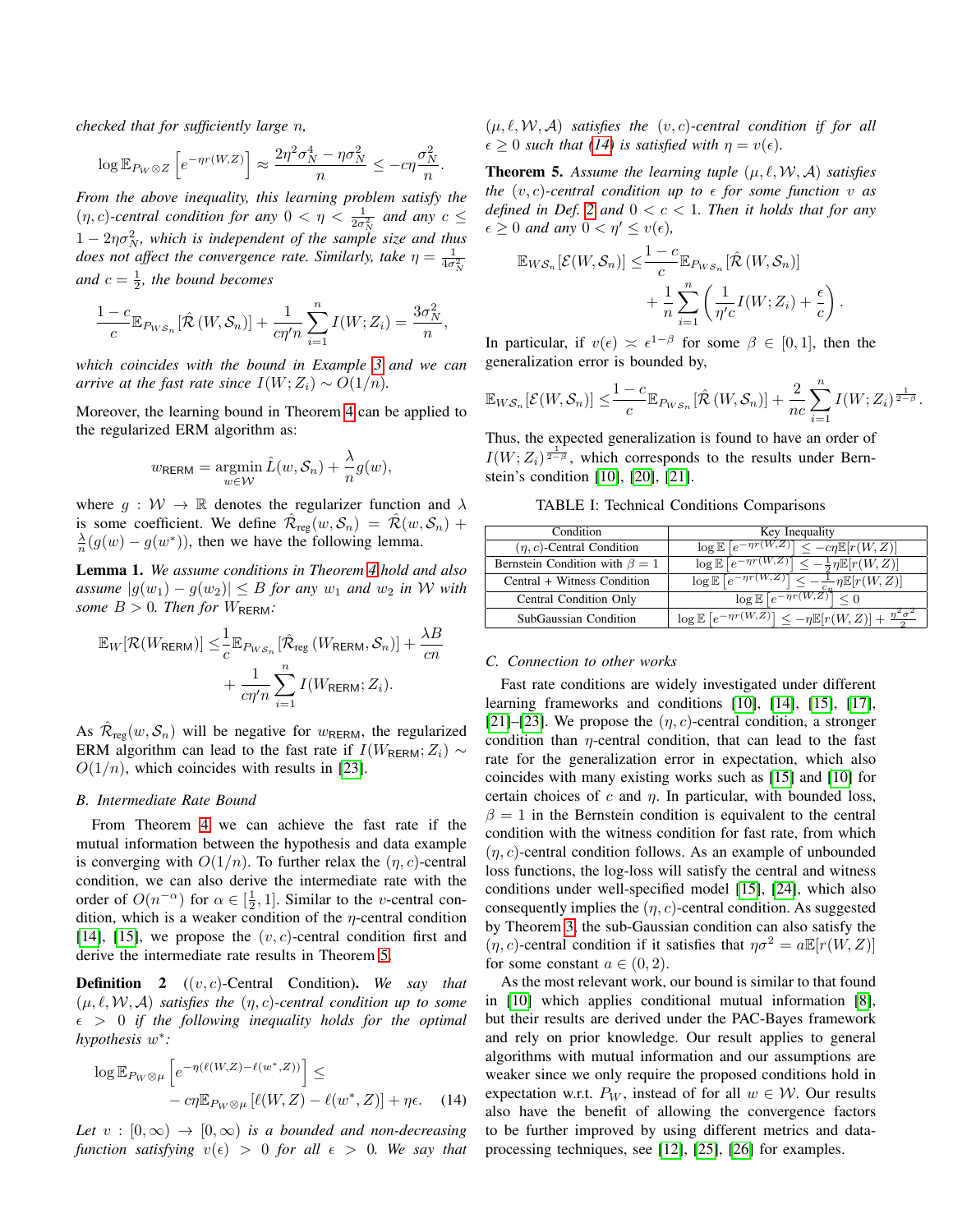#### **REFERENCES**

- <span id="page-5-0"></span>[1] D. Russo and J. Zou, "Controlling bias in adaptive data analysis using information theory," in *Artificial Intelligence and Statistics*. PMLR, 2016, pp. 1232–1240.
- <span id="page-5-1"></span>[2] A. Xu and M. Raginsky, "Information-theoretic analysis of generalization capability of learning algorithms," in *Proceedings of the 31st International Conference on Neural Information Processing Systems*, 2017, pp. 2521–2530.
- <span id="page-5-2"></span>[3] V. Vapnik, *The nature of statistical learning theory*. Springer science & business media, 1999.
- <span id="page-5-3"></span>[4] O. Bousquet and A. Elisseeff, "Stability and Generalization," *Journal of Machine Learning Research*, vol. 2, no. Mar, pp. 499–526, 2002.
- <span id="page-5-4"></span>[5] D. A. McAllester, "Some pac-bayesian theorems," *Machine Learning*, vol. 37, no. 3, pp. 355–363, 1999.
- <span id="page-5-5"></span>[6] H. Xu and S. Mannor, "Robustness and generalization," *Machine learning*, vol. 86, no. 3, pp. 391–423, 2012.
- <span id="page-5-6"></span>[7] M. Raginsky, A. Rakhlin, M. Tsao, Y. Wu, and A. Xu, "Informationtheoretic analysis of stability and bias of learning algorithms," in *2016 IEEE Information Theory Workshop (ITW)*. IEEE, 2016, pp. 26–30.
- <span id="page-5-7"></span>[8] T. Steinke and L. Zakynthinou, "Reasoning about generalization via conditional mutual information," in *Conference on Learning Theory*. PMLR, 2020, pp. 3437–3452.
- <span id="page-5-8"></span>[9] A. Asadi, E. Abbe, and S. Verdu, "Chaining Mutual Information and Tightening Generalization Bounds," in *Advances in Neural Information Processing Systems 31*, S. Bengio, H. Wallach, H. Larochelle, K. Grauman, N. Cesa-Bianchi, and R. Garnett, Eds. Curran Associates, Inc., 2018, pp. 7234–7243.
- <span id="page-5-9"></span>[10] P. Grünwald, T. Steinke, and L. Zakynthinou, "Pac-bayes, mac-bayes and conditional mutual information: Fast rate bounds that handle general vc classes," *arXiv preprint arXiv:2106.09683*, 2021.
- <span id="page-5-10"></span>[11] Y. Bu, S. Zou, and V. V. Veeravalli, "Tightening mutual informationbased bounds on generalization error," *IEEE Journal on Selected Areas in Information Theory*, vol. 1, no. 1, pp. 121–130, 2020.
- <span id="page-5-14"></span>[12] R. Zhou, C. Tian, and T. Liu, "Individually conditional individual mutual information bound on generalization error," *IEEE Transactions on Information Theory*, 2022.
- <span id="page-5-11"></span>[13] M. Haghifam, J. Negrea, A. Khisti, D. M. Roy, and G. K. Dziugaite, "Sharpened Generalization Bounds based on Conditional Mutual Information and an Application to Noisy, Iterative Algorithms," no. NeurIPS, 2020. [Online]. Available:<http://arxiv.org/abs/2004.12983>
- <span id="page-5-12"></span>[14] T. Van Erven, P. Grunwald, N. A. Mehta, M. Reid, R. Williamson *et al.*, "Fast rates in statistical and online learning," 2015.
- <span id="page-5-13"></span>[15] P. D. Grünwald and N. A. Mehta, "Fast rates for general unbounded loss functions: From erm to generalized bayes." *J. Mach. Learn. Res.*, vol. 21, pp. 56–1, 2020.
- <span id="page-5-15"></span>[16] G. Aminian, Y. Bu, L. Toni, M. Rodrigues, and G. Wornell, "An exact characterization of the generalization error for the gibbs algorithm," *Advances in Neural Information Processing Systems*, vol. 34, 2021.
- <span id="page-5-16"></span>[17] N. Mehta, "Fast rates with high probability in exp-concave statistical learning," in *Artificial Intelligence and Statistics*. PMLR, 2017, pp. 1085–1093.
- <span id="page-5-17"></span>[18] P. L. Bartlett and S. Mendelson, "Empirical minimization," *Probability theory and related fields*, vol. 135, no. 3, pp. 311–334, 2006.
- [19] P. L. Bartlett, M. I. Jordan, and J. D. McAuliffe, "Convexity, classification, and risk bounds," *Journal of the American Statistical Association*, vol. 101, no. 473, pp. 138–156, 2006.
- <span id="page-5-21"></span>[20] S. Hanneke, "Refined error bounds for several learning algorithms," *The Journal of Machine Learning Research*, vol. 17, no. 1, pp. 4667–4721, 2016.
- <span id="page-5-18"></span>[21] Z. Mhammedi, P. D. Grunwald, and B. Guedj, "Pac-bayes un-expected bernstein inequality," *arXiv preprint arXiv:1905.13367*, 2019.
- <span id="page-5-19"></span>[22] J. Zhu, "Semi-supervised learning: the case when unlabeled data is equally useful," in *Conference on Uncertainty in Artificial Intelligence*. PMLR, 2020, pp. 709–718.
- <span id="page-5-20"></span>[23] T. Koren and K. Levy, "Fast rates for exp-concave empirical risk minimization," *Advances in Neural Information Processing Systems*, vol. 28, 2015.
- <span id="page-5-22"></span>[24] W. H. Wong and X. Shen, "Probability inequalities for likelihood ratios and convergence rates of sieve mles," *The Annals of Statistics*, pp. 339– 362, 1995.
- <span id="page-5-23"></span>[25] J. Jiao, Y. Han, and T. Weissman, "Dependence measures bounding the exploration bias for general measurements," in *2017 IEEE International Symposium on Information Theory (ISIT)*. IEEE, 2017, pp. 1475–1479.
- <span id="page-5-24"></span>[26] H. Hafez-Kolahi, Z. Golgooni, S. Kasaei, and M. Soleymani, "Conditioning and processing: Techniques to improve information-theoretic generalization bounds," *Advances in Neural Information Processing Systems*, vol. 33, pp. 16 457–16 467, 2020.
- <span id="page-5-25"></span>[27] W. Gao, S. Kannan, S. Oh, and P. Viswanath, "Estimating mutual information for discrete-continuous mixtures," *Advances in neural information processing systems*, vol. 30, 2017.
- <span id="page-5-26"></span>[28] R. Moddemeijer, "On estimation of entropy and mutual information of continuous distributions," *Signal processing*, vol. 16, no. 3, pp. 233–248, 1989.
- <span id="page-5-27"></span>[29] A. Kraskov, H. Stögbauer, and P. Grassberger, "Estimating mutual information," *Physical review E*, vol. 69, no. 6, p. 066138, 2004.
- <span id="page-5-28"></span>[30] N. Cesa-Bianchi and G. Lugosi, *Prediction, learning, and games*. Cambridge university press, 2006.
- <span id="page-5-29"></span>[31] S. Boucheron, G. Lugosi, and P. Massart, *Concentration Inequalities: A Nonasymptotic Theory of Independence*. OUP Oxford, Feb. 2013.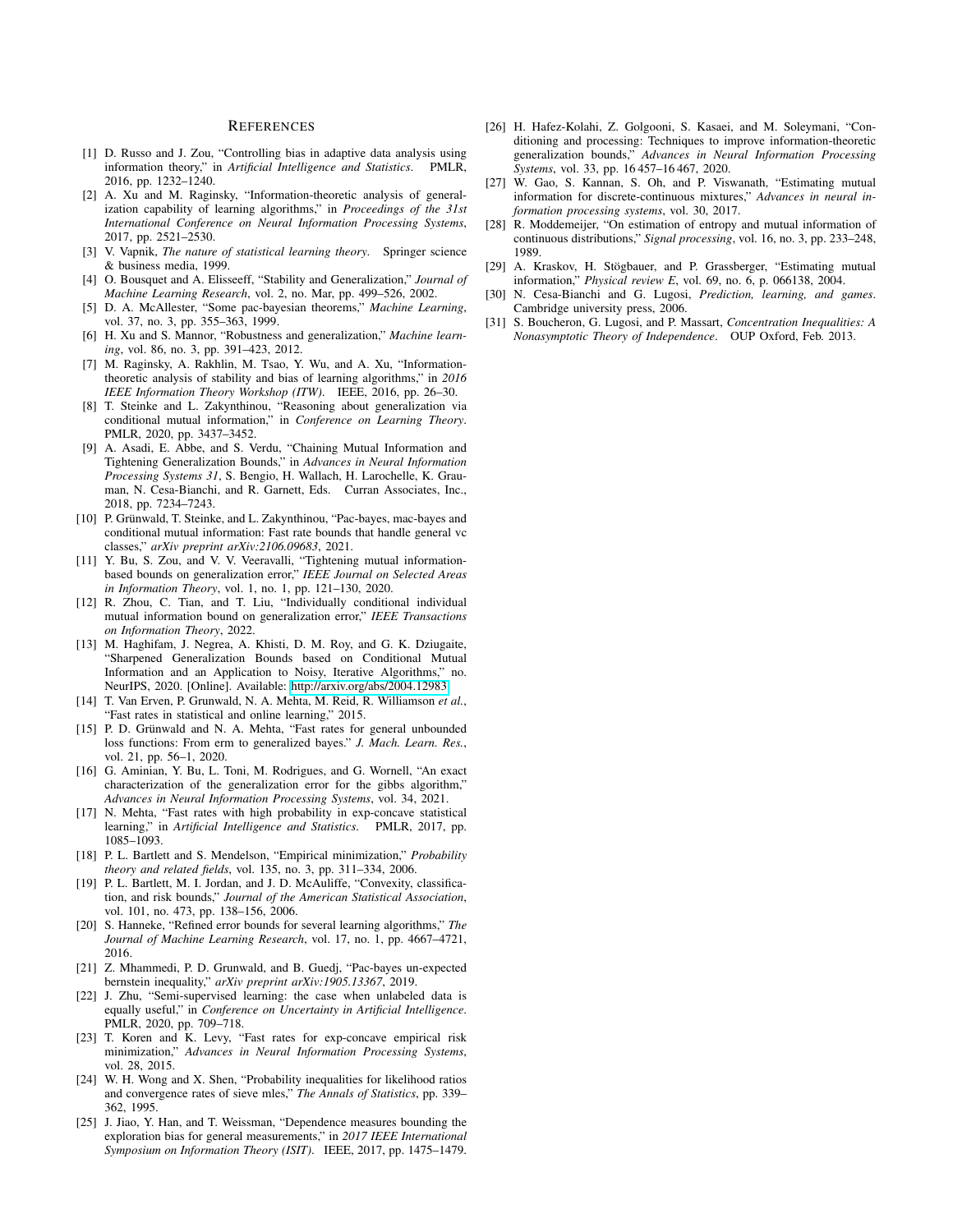#### **APPENDIX**

#### <span id="page-6-0"></span>*A. Logistic Regression Example*

We apply our bound in a typical classification problem. Consider a logistic regression problem in a 2-dimensional space. For each  $w \in \mathbb{R}^2$  and  $z_i = (x_i, y_i) \in \mathbb{R}^2 \times \{0, 1\}$ , the loss function is given by

$$
\ell(w, z_i) := -(y_i \log(\sigma(w^T x_i)) + (1 - y_i) \log(1 - \sigma(w^T x_i)))
$$

where  $\sigma(x) = \frac{1}{1+e^{-x}}$ . Here each  $x_i$  is drawn from a standard multivariate Gaussian distribution  $\mathcal{N}(0, \mathbf{I}_2)$  and Let  $w^* =$ (0.5, 0.5), then each  $y_i$  is drawn from the Bernoulli distribution with the probability  $P(Y_i = 1 | x_i, w^*) = \sigma(-x_i^T w^*)$ . We also restrict hypothesis space as  $W = \{w : ||w||_2 < 3\}$  where  $W_{\text{ERM}}$  falls in this area with high probability. Since the hypothesis is bounded and under the log-loss, then the learning problem will satisfy the central and witness condition [\[14\]](#page-5-12), [\[15\]](#page-5-13). Therefore, it will satisfy the  $(\eta, c)$ -central condition. We will evaluate the generalization error and excess risk bounds in [\(4\)](#page-3-2). To this end, we need to estimate  $\eta$ , c and mutual information  $I(W_{\text{ERM}}, Z_i)$  efficiently, hence we repeatedly generate  $W_{\text{ERM}}$  and  $Z_i$ and use the empirical density for estimation. Specifically, we vary the sample size n from 200 to 1600 and for each n we repeat the logistic regression algorithm 10000 times to generate a set of  $W_{\text{ERM}}$ . For  $\eta$  and c, we can empirically estimate the CGF and expected excess risk with the data sample and a set of ERM hypothesis. For the mutual information, we decompose  $I(W; X, Y) = I(W; Y) + P(Y = 0)I(W; X|y = 0) + P(Y = 1)I(W; X|y = 1)$  by chain rule, and the first term can be approximated using the continuous-discrete estimator [\[27\]](#page-5-25) for mutual information and the rest terms are continuous-continuous ones [\[28\]](#page-5-26), [\[29\]](#page-5-27). To demonstrate the usefulness of the results, we also compare the bounds with the true excess risk and true generalization error. The comparisons are shown in Figure [1.](#page-6-1)

<span id="page-6-1"></span>

Fig. 1: We represent the true expected generalization error in (a) and true excess risk in (b) along with their bounds in Theorem [4.](#page-3-2) Here we vary  $n$  from 200 to 1600. We also plot their reciprocals to show the rate w.r.t. sample size  $n$ . All results are derived by 10000 experimental repeats.

From the figure, we can see that both the generalization error and excess risk converge as  $O(\frac{1}{n})$ , and the bounds in Theorem [4](#page-3-2) are tight, which capture the true behaviours with the same decay rate.

## *B. Proof of Theorem [2](#page-2-0)*

*Proof.* It is found that, due to  $w^*$  is independent of  $Z_i$ , we have

$$
\mathbb{E}_{WS_n}[\mathcal{E}(W,\mathcal{S}_n)] = \mathbb{E}_{WS_n}[\mathcal{R}(W) - \hat{\mathcal{R}}(W,\mathcal{S}_n)] = \mathbb{E}_{W \otimes \mathcal{S}_n}[\hat{\mathcal{R}}(W,\mathcal{S}_n)] - \mathbb{E}_{WS_n}[\hat{\mathcal{R}}(W,\mathcal{S}_n)].
$$

Let the distribution  $P_{WZ_i}$  denote the joint distribution induced by  $P_{WS_n}$  with the algorihtm  $P_{W|S_n}$ . With the i.i.d. assumption, we can rewrite the generalization error by,

$$
\mathbb{E}_{WS_n}[\mathcal{E}(W,\mathcal{S}_n)] = \frac{1}{n} \sum_{i=1}^n \mathbb{E}_{P_W \otimes \mu}[r(W,Z_i)] - \mathbb{E}_{WZ_i}[r(W,Z_i)].
$$

Using the KL-divergence property [\[2\]](#page-5-1), [\[11\]](#page-5-10) that

$$
\sqrt{2\sigma^2 D\left(P_{WZ_i} \| P_W \otimes P_{Z_i}\right)} \geq \mathbb{E}_{P_W \otimes \mu}[r(W, Z_i)] - \mathbb{E}_{WZ_i}[r(W, Z_i)]
$$

under the  $\sigma$ -subgaussian assumption under the distribution  $P_W \otimes \mu$ . Summing up every term concludes the proof.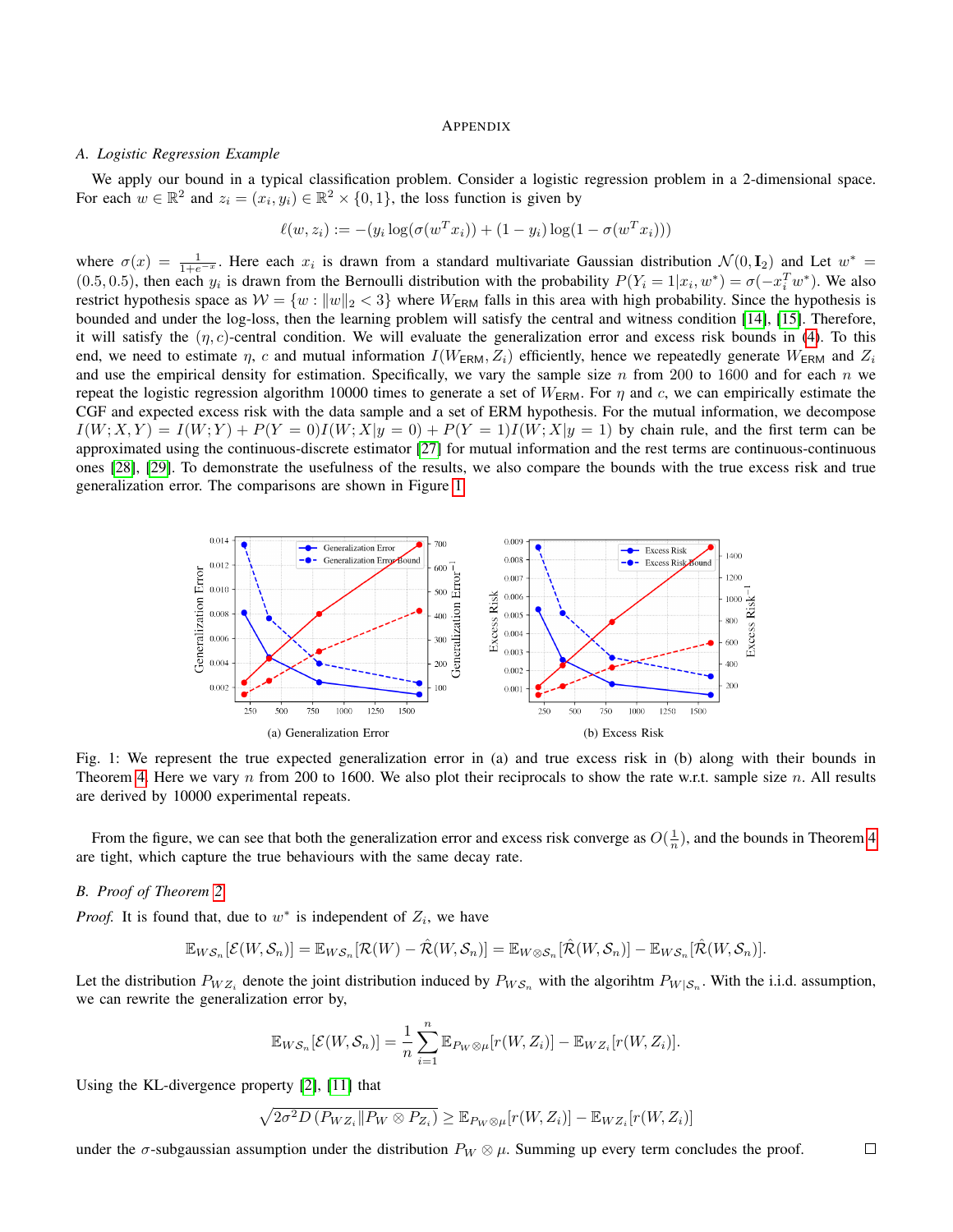## *C. Proof of Theorem [3](#page-2-3)*

*Proof.* Using the Donsker-Varadhan representation of the KL divergence, we build on the following inequality for some  $\eta > 0$ ,

$$
\frac{I(W; Z_i)}{\eta} + \mathbb{E}_{P_{WZ_i}} \left[ r(W, Z_i) \right] \ge -\frac{1}{\eta} \log \mathbb{E}_{P_W \otimes \mu} \left[ e^{-\eta (r(W, Z_i))} \right]. \tag{15}
$$

We will bound the R.H.S. using the following technique. For any  $a$ , we have,

$$
\log \mathbb{E}_{P_W \otimes \mu} \left[ e^{a \eta \mathbb{E} \left[ r(W, Z_i) \right] - \eta \left( r(W, Z_i) \right)} \right] = \log \mathbb{E}_{P_W \otimes \mu} \left[ e^{a \eta \mathbb{E} \left[ r(W, Z_i) \right] - \eta \left( r(W, Z_i) \right)} \right] \tag{16}
$$

$$
= \log \mathbb{E}_{P_W \otimes \mu} \left[ e^{\eta (\mathbb{E}[r(W, Z_i)] - r(W, Z_i)) + (a-1)\eta \mathbb{E}[r(W, Z_i)]} \right]
$$
\n(17)

$$
\leq \frac{\sigma^2 \eta^2}{2} + (a-1)\eta \mathbb{E}[r(W, Z_i)].\tag{18}
$$

By setting  $0 < a_{\eta} = 1 - \frac{\eta \sigma^2}{2 \mathbb{E} [r(W, Z_i)]} < 1$ , we have,

$$
0 < \eta < \frac{2\mathbb{E}[r(W;Z_i)]}{\sigma^2},\tag{19}
$$

 $\Box$ 

and

$$
\log \mathbb{E}_{P_W \otimes \mu}[e^{-\eta(r(W, Z_i))}] \le -a_{\eta} \eta \mathbb{E}[r(W, Z_i)]. \tag{20}
$$

We then rewrite the inequality by,

$$
-\frac{1}{\eta}\log \mathbb{E}_{P_W\otimes\mu}[e^{-\eta(r(W,Z_i))}] \ge a_\eta \mathbb{E}[r(W,Z_i)],\tag{21}
$$

and we further have the following bound,

$$
\frac{I(W; Z_i)}{\eta} + \mathbb{E}_{P_{WZ_i}}[r(W, Z_i)] \ge a_{\eta} \mathbb{E}_{P_W P_{Z_i}}[r(W, Z_i)].
$$
\n(22)

Hence,

$$
\mathbb{E}_{PWP_{Z_i}}[r(W, Z_i)] - \mathbb{E}_{PWE_i}[r(W, Z_i)] \le \frac{I(W; Z_i)}{\eta a_\eta} + \frac{1 - a_\eta}{a_\eta} \mathbb{E}_{PWE_i}[r(W, Z_i)].
$$
\n(23)

Summing every term for  $Z_i$ , we have,

$$
\mathbb{E}_{WS_n}\left[\mathcal{E}(W,\mathcal{S}_n)\right] \le \frac{1-a_\eta}{a_\eta} \mathbb{E}_{WS_n}[\mathcal{R}(W,\mathcal{S}_n)] + \frac{1}{n\eta a_\eta} \sum_{i=1}^n I\left(W;Z_i\right),\tag{24}
$$

which completes the proof.

## *D. Proof of Corollary [1](#page-3-3)*

*Proof.* We firstly present the expected Bernstein inequality which will be the key technical lemma for the fast rate bound.

<span id="page-7-0"></span>Lemma 2 (Expected Bernstein Inequality [\[21\]](#page-5-18), [\[30\]](#page-5-28)). *Let* U *be a random variable bounded from below by* −b < 0 *almost surely, and let*  $\kappa(x) = (e^x - x - 1)/x^2$ . *For all*  $\eta > 0$ *, we have* 

$$
\log \mathbb{E}_U\left[e^{\eta(\mathbb{E}[U]-U})\right] \leq \eta^2 c_\eta \cdot \mathbb{E}[U^2], \quad \text{for all } c_\eta \geq \kappa(\eta b).
$$

*Proof.* The proof of the lemma follows from [\[30\]](#page-5-28) and [\[21\]](#page-5-18). Firstly we define  $Y = -U$  which is upper bounded by b, then using the property that  $\frac{e^Y - Y - 1}{Y^2}$  in non-increasing for  $Y \in \mathbb{R}$ , then we define  $Z = \eta Y$  such that,

$$
\frac{e^Z - Z - 1}{Z^2} \le \frac{e^{\eta b} - \eta b - 1}{\eta^2 b^2} = \kappa(\eta b).
$$

Rearranging the inequality, we then arrive at,

$$
e^Z - Z - 1 \le Z^2 \kappa(\eta b).
$$

Taking the expectation on both sides and using the fact that  $\log(x + 1) \leq x$  for any  $x \in \mathbb{R}$ , we have,

$$
\log \mathbb{E}[e^Z] - \mathbb{E}[Z] \le \mathbb{E}[Z^2] \kappa(\eta b).
$$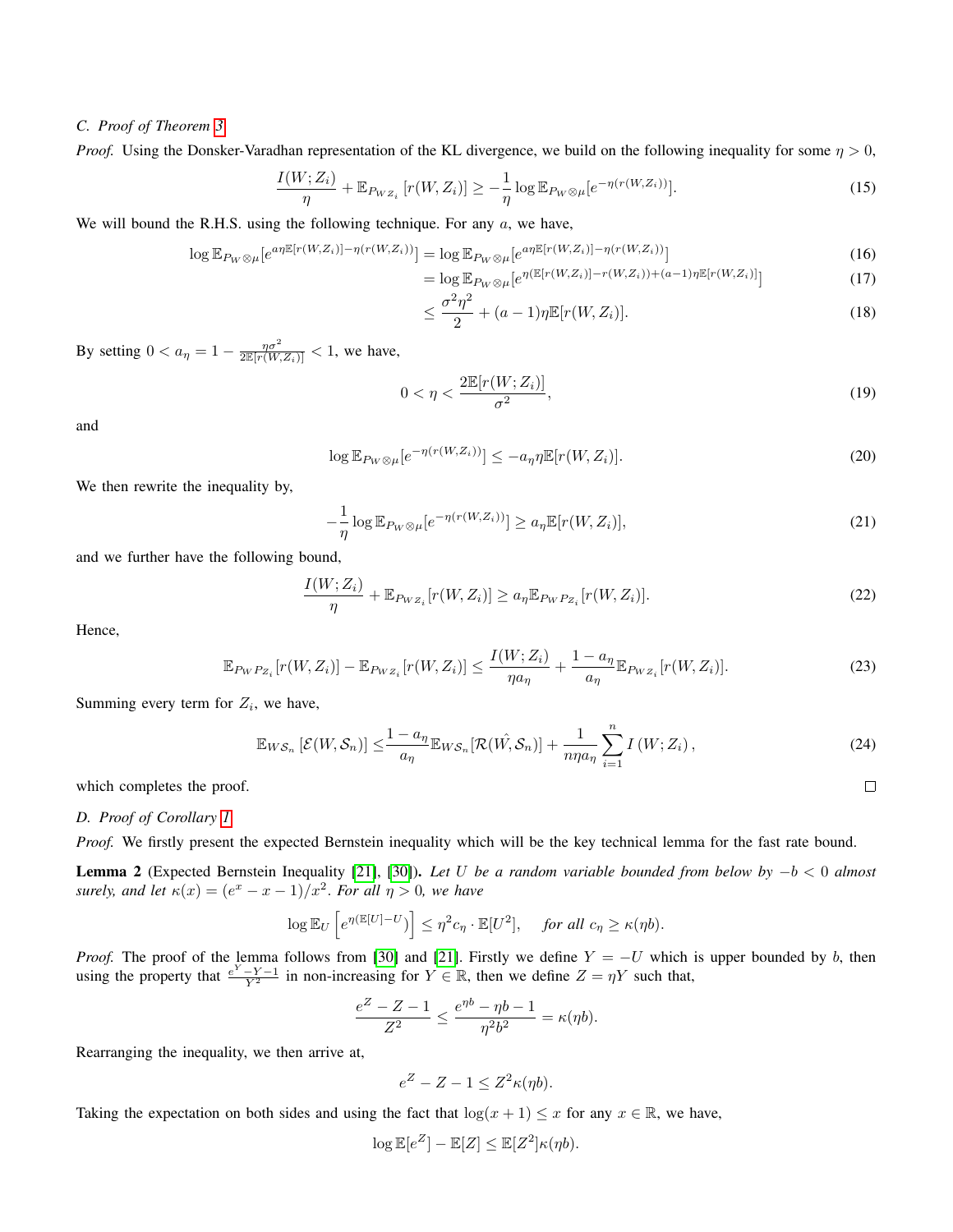By substituting  $Z = \eta Y$ , we have

$$
\mathbb{E}[e^{\eta(Y-\mathbb{E}[Y])}] \le e^{\eta^2 \mathbb{E}[Y^2]\kappa(\eta b)}.
$$

Define  $c_{\eta} \geq \kappa(\eta b)$ , it yields that

$$
\mathbb{E}[e^{\eta(Y-\mathbb{E}[Y])}] \le e^{\eta^2 c_{\eta} \mathbb{E}[Y^2]}.
$$

By substituting  $Y = -U$ , we finally have,

$$
\mathbb{E}[e^{\eta(\mathbb{E}[U]-U)}] \le e^{\eta^2 c_{\eta} \mathbb{E}[U^2]},
$$

<span id="page-8-0"></span> $\Box$ 

<span id="page-8-1"></span> $\Box$ 

which completes the proof.

Using the Bernstein condition and we also assume that  $r(w, z_i)$  is lower bounded by  $-b$  almost surely, we have for all  $0 < \eta < \frac{1}{b}$  and all  $c > \frac{e^{\eta b} - \eta b - 1}{\eta^2 b^2} > 0$ , the following inequality holds:

$$
e^{\eta \left(\mathbb{E}_{P_W \otimes \mu}[r(W,Z_i)] - r(W,Z_i)\right)} \le e^{\eta^2 c \mathbb{E}_{P_W \otimes \mu}[r^2(W,Z_i)]}.
$$
\n
$$
(25)
$$

With Lemma [2,](#page-7-0) we have that for some  $\beta \in [0,1]$ , any  $c > 0$  and  $\eta < \frac{1}{2Bc}$ , then for all  $0 < \beta' \le \beta$  we have

$$
\eta^2 c \mathbb{E}_{P_W \otimes \mu} \left[ r^2(w, Z_i) \right] \le \left( \frac{1}{2} \wedge \beta' \right) \eta \left( \mathbb{E}_{P_W \otimes \mu} [r(w, Z_i)] \right) + (1 - \beta') \cdot (2Bc\eta)^{\frac{1}{1 - \beta'}} \eta. \tag{26}
$$

Hence the equation [\(25\)](#page-8-0) can be further bounded by

$$
e^{\eta(\mathbb{E}_{P_W\otimes\mu}[r(W,Z_i)]-r(W,Z_i))} \leq e^{\left(\frac{1}{2}\wedge\beta'\right)\eta\left(\mathbb{E}_{P_W\otimes\mu}[r(w,Z_i)]\right) + (1-\beta')\cdot(2Bc\eta)^{\frac{1}{1-\beta'}}\eta}
$$
\n
$$
(27)
$$

for  $\eta' < \min(\frac{1}{2B(e-1)}, \frac{1}{b})$ . Here we can choose c to be  $\max_{\eta} \frac{e^{\eta b} - \eta b - 1}{\eta^2 b^2} = e - 1$  since the function  $\frac{e^x - x - 1}{x^2}$  is non-decreasing in [0, 1]. Furthermore, if  $\beta' = 1$ , we can rewrite [\(27\)](#page-8-1) as,

$$
e^{\eta(\mathbb{E}_{P_W \otimes \mu}[r(W,Z_i)] - r(W,Z_i))} \leq e^{\frac{1}{2}\eta(\mathbb{E}_{P_W \otimes \mu}[r(w,Z_i)])} \tag{28}
$$

which completes the proof.

## *E. Proof of Corollary [2](#page-3-4)*

*Proof.* We first present the following Lemma for bounding the excess risk using the cumulant generating function.

<span id="page-8-2"></span>Lemma 3 (Generalized from Lemma 13 in [\[15\]](#page-5-13)). *Let*  $\bar{\eta} > 0$ . Assume that the expected  $\eta$ -strong central condition holds, and *suppose further that the*  $(u, c)$ -witness condition holds for  $u > 0$  and  $c \in (0, 1]$ . Let  $0 < \eta' < \eta$  and  $c_u := \frac{1}{c} \frac{\eta' u + 1}{1 - \frac{\eta'}{c}}$  $\frac{\eta \cdot u+1}{1-\frac{\eta'}{\eta}} > 1$ , then *the following inequality holds:*

$$
\mathbb{E}_{P_W \otimes \mu} \left[ r(W, Z) \right] \le -\frac{c_u}{\eta'} \log \mathbb{E}_{P_W \otimes \mu} \left[ e^{-\eta' r(W, Z)} \right]. \tag{29}
$$

The proof of the above lemma is similar to the proof in Appendix C.1 (page 48) in [\[15\]](#page-5-13) by taking the expectation over the hypothesis distribution  $P_W$ , which is omitted here. Now with Lemma [3,](#page-8-2) we have that for any  $0 < \eta' < \eta$ ,

$$
\log \mathbb{E}_{P_W \otimes \mu} \left[ e^{-\eta' \left( r(W,Z) - \mathbb{E}_{P_W \otimes \mu} [r(W,Z)] \right)} \right] \leq -\frac{\eta'}{c_u} \mathbb{E}_{P_W \otimes \mu} \left[ r(W,Z) \right] + \eta' \mathbb{E}_{P_W \otimes \mu} \left[ r(W,Z) \right] \tag{30}
$$

$$
= (1 - \frac{1}{c_u}) \eta' \mathbb{E}_{P_W \otimes \mu} \left[ r(W, Z) \right]. \tag{31}
$$

Therefore, the central condition with the witness condition implies the expected  $(\eta', \frac{c-\frac{cn'}{\eta}}{r/u+1})$ -central condition for any  $0 < \eta' <$ η.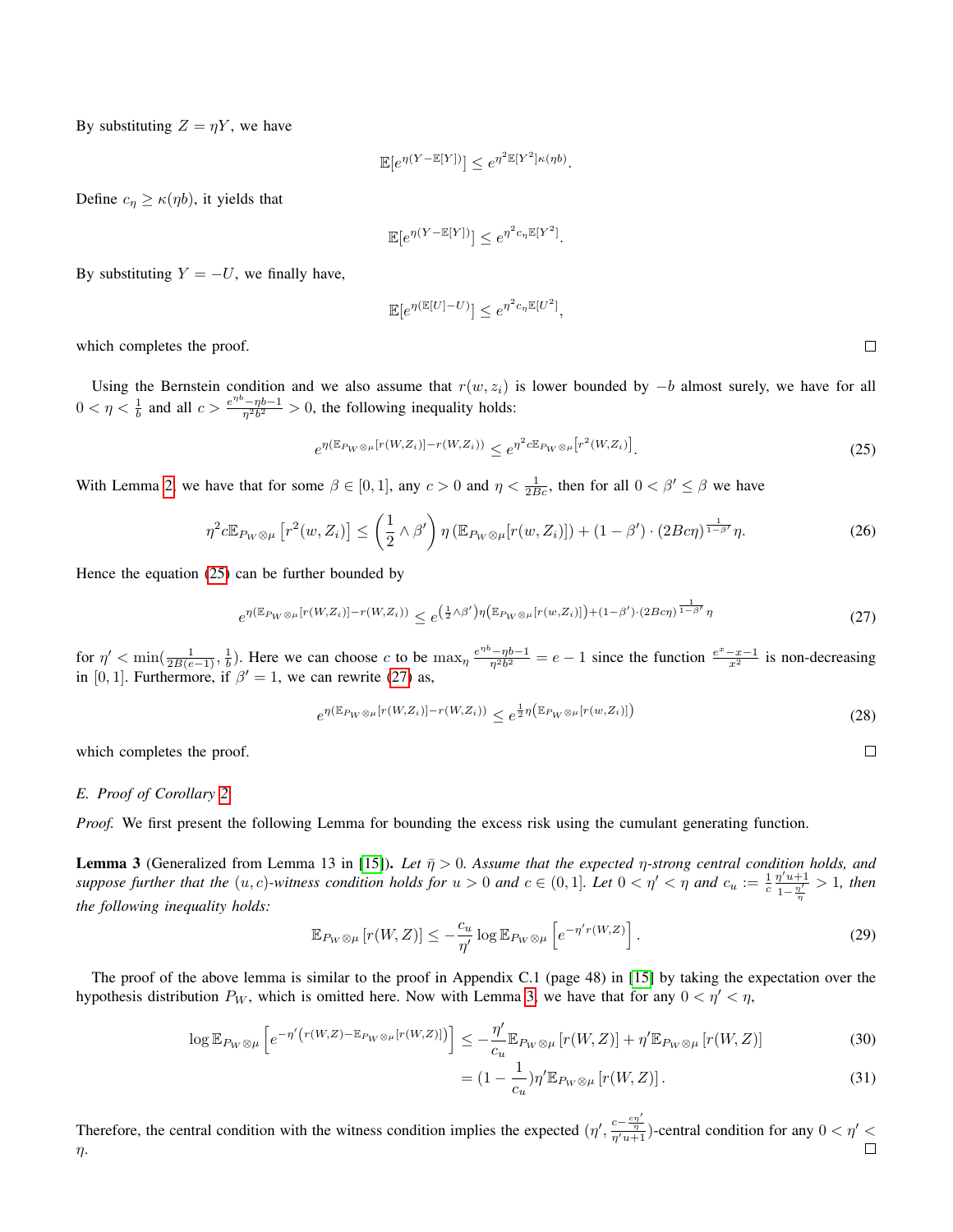## *F. Proof of Theorem [4](#page-3-2)*

*Proof.* Firstly we rewrite excess risk and empirical excess risk by:

$$
\mathcal{R}(w) = \mathbb{E}_{Z \sim \mu}[\ell(w, Z)] - \mathbb{E}_{Z \sim \mu}[\ell(w^*, Z)]
$$
  
\n
$$
= \frac{1}{n} \sum_{i=1}^n \mathbb{E}_{Z_i \sim \mu}[\ell(w, Z_i)] - \mathbb{E}_{Z_i \sim \mu}[\ell(w^*, Z_i)]
$$
  
\n
$$
= \mathbb{E}_{S_n}[\hat{\mathcal{R}}(w, S_n)], \tag{32}
$$

and

$$
\hat{\mathcal{R}}(w,\mathcal{S}_n) = \hat{L}(w,\mathcal{S}_n) - \hat{L}(w^*,\mathcal{S}_n). \tag{33}
$$

Given any  $S_n$ , the gap between the excess risk and empirical excess risk can be written as,

$$
\mathcal{R}(w) - \hat{\mathcal{R}}(w, \mathcal{S}_n) = \mathbb{E}_{\mathcal{S}_n}[\hat{\mathcal{R}}(w, \mathcal{S}_n)] - \hat{\mathcal{R}}(w, \mathcal{S}_n).
$$
\n(34)

We will bound the above quantity by taking the expectation w.r.t. w learned from  $S_n$  by:

$$
\mathbb{E}_{W\mathcal{S}_n}[\mathcal{E}(W)] = \mathbb{E}_{W\mathcal{S}_n}[\mathcal{R}(w) - \hat{\mathcal{R}}(w, \mathcal{S}_n)]
$$
\n(35)

$$
= \mathbb{E}_{P_W \otimes \mathcal{S}_n} [\hat{\mathcal{R}}(w, \mathcal{S}_n)] - \mathbb{E}_{WS_n} [\hat{\mathcal{R}}(w, \mathcal{S}_n)] \tag{36}
$$

$$
= \frac{1}{n} \sum_{i=1}^{n} \mathbb{E}_{P_W \otimes \mu}[r(W, Z_i)] - \mathbb{E}_{WZ_i}[r(W, Z_i)].
$$
\n(37)

Recall that the variational representation of the KL divergence between two distributions P and Q defined over  $\chi$  is given as (see, e. g. [\[31\]](#page-5-29))

$$
D(P||Q) = \sup_{f} \{ \mathbb{E}_{P} [f(X)] - \log \mathbb{E}_{Q} \left[ e^{f(x)} \right] \},
$$

where the supremum is taken over all measurable functions such that  $\mathbb{E}_Q[e^{f(x)}]$  exists. Under the expected  $(\eta, c)$ -central condition, for any  $0 < \eta' \leq \eta$ , let  $f(w, z_i) = -\eta' r(w, z_i)$ , we have,

$$
D(P_{WZ_i} \| P_W \otimes P_{Z_i}) \geq \mathbb{E}_{P_{WZ_i}} \left[ -\eta' r(W, Z_i) \right] - \log \mathbb{E}_{P_W \otimes \mu} \left[ e^{-\eta' (r(W, Z_i))} \right]
$$
  
\n
$$
= \mathbb{E}_{P_{WZ_i}} \left[ -\eta' r(W, Z_i) \right] - \log \mathbb{E}_{P_W \otimes \mu} \left[ e^{-\eta' (r(W, Z_i) - \mathbb{E}_{P_W \otimes \mu} [r(W, Z_i)])} \right] + \mathbb{E}_{P_W \otimes \mu} \left[ \eta' r(W, Z_i) \right]
$$
  
\n
$$
= \eta' \left( \mathbb{E}_{P_W \otimes \mu} \left[ r(W, Z_i) \right] - \mathbb{E}_{P_{WZ_i}} \left[ r(W, Z_i) \right] \right) - \log \mathbb{E}_{P_W \otimes \mu} \left[ e^{\eta' (\mathbb{E}_{P_W \otimes \mu} [r(W, Z_i)] - r(W, Z_i))} \right].
$$
 (38)

Next we will upper bound the second term  $\log \mathbb{E}_{P_W \otimes \mu}[e^{\eta'(\mathbb{E}_{P_W \otimes \mu}[r(W,Z_i)] - r(W,Z_i))}]$  in R.H.S. using the expected  $(\eta, c)$ -central condition. From the  $(\eta, c)$ -central condition, we have,

$$
\log \mathbb{E}_{P_W \otimes \mu}[e^{\eta(\mathbb{E}_{P_W \otimes \mu}[r(W,Z_i)] - r(W,Z_i))}] \le (1 - c)\eta \mathbb{E}_{P_W \otimes \mu}[r(W,Z_i)].
$$
\n(39)

Since  $\eta' \leq \eta$ , Jensen's inequality yields:

$$
\log \mathbb{E}_{P_W \otimes \mu} \left[ e^{\eta' (\mathbb{E}_{P_W \otimes \mu} [r(W, Z_i)] - r(W, Z_i))} \right] = \log \mathbb{E}_{P_W \otimes \mu} \left[ e^{\frac{\eta'}{\eta} \eta (\mathbb{E}_{P_W \otimes \mu} [r(W, Z_i)] - r(W, Z_i))} \right]
$$
(40)

<span id="page-9-1"></span>
$$
\leq \log \left( \mathbb{E}_{P_W \otimes \mu} \left[ e^{\eta (\mathbb{E}_{P_W \otimes \mu} [r(W, Z_i)] - r(W, Z_i))} \right] \right)^{\frac{\eta'}{\eta}} \tag{41}
$$

$$
\leq \frac{\eta'}{\eta} (1 - c)\eta \mathbb{E}_{P_W \otimes \mu} [r(W, Z_i)] \tag{42}
$$

<span id="page-9-0"></span>
$$
= \eta'(1-c) \mathbb{E}_{P_W \otimes \mu} [r(W, Z_i)]. \tag{43}
$$

Substitute [\(43\)](#page-9-0) into [\(38\)](#page-9-1), we arrive at,

$$
I(W; Z_i) \ge \eta' \left( \mathbb{E}_{P_W \otimes \mu} \left[ r(W, Z_i) \right] - \mathbb{E}_{P_W z_i} \left[ r(W, Z_i) \right] \right) - (1 - c)\eta' \mathbb{E}_{P_W \otimes \mu} \left[ r(W, Z_i) \right]. \tag{44}
$$

Divide  $\eta'$  on both side, we arrive at,

$$
\frac{I(W;Z_i)}{\eta'} \geq \mathbb{E}_{P_W \otimes \mu} \left[ r(W,Z_i) \right] - \mathbb{E}_{P_{WZ_i}} \left[ r(W,Z_i) \right] - (1-c) \mathbb{E}_{P_W \otimes \mu} \left[ r(W,Z_i) \right]. \tag{45}
$$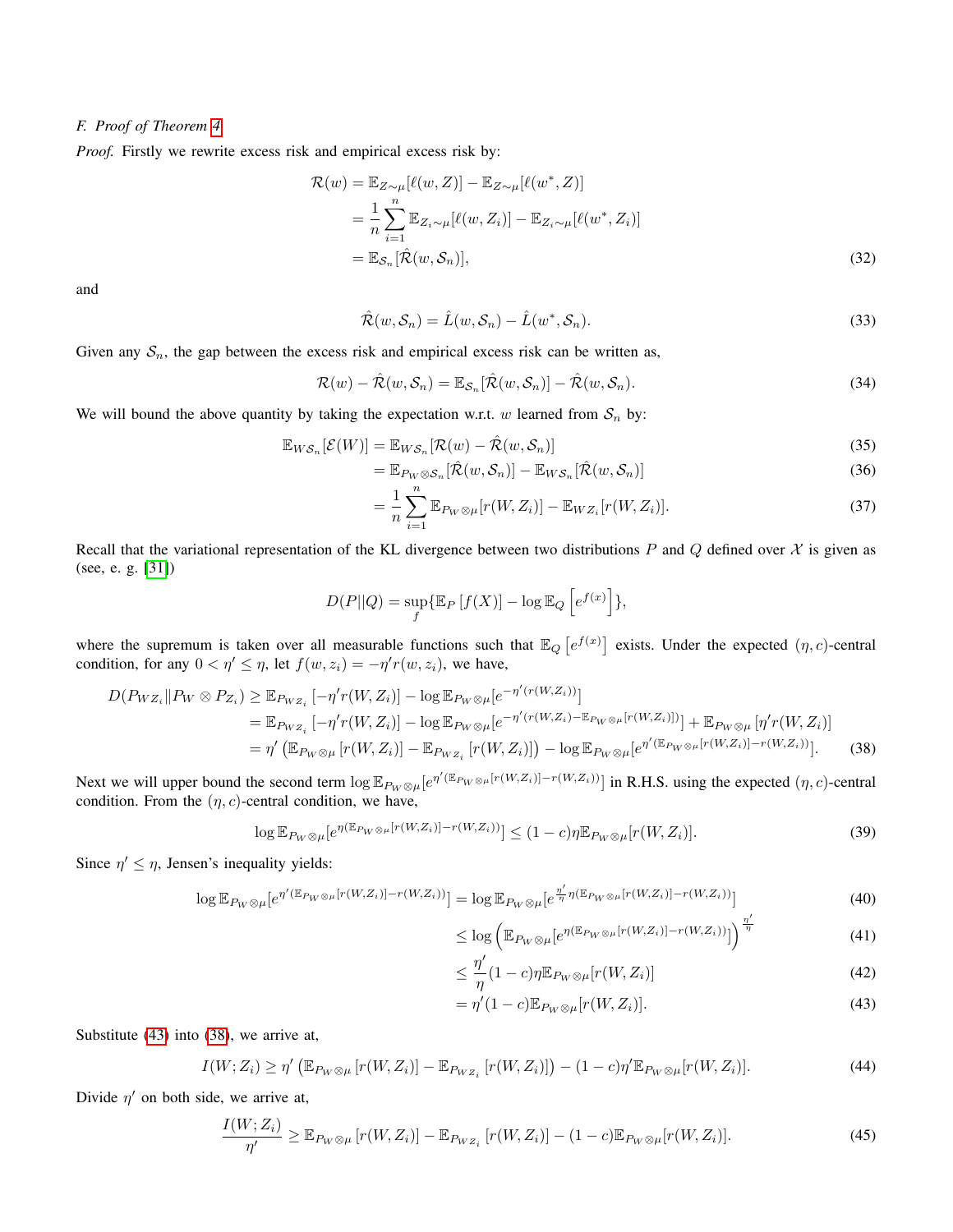Rearrange the equation and yields,

$$
c\mathbb{E}_{P_W\otimes\mu}\left[r(W,Z_i)\right] \leq \mathbb{E}_{P_W_{Z_i}}\left[r(W,Z_i)\right] + \frac{I(W;Z_i)}{\eta'}.
$$
\n(46)

Therefore,

$$
\mathbb{E}_{P_W \otimes \mu} \left[ r(W, Z_i) \right] - \mathbb{E}_{P_W z_i} \left[ r(W, Z_i) \right] \leq \left( \frac{1}{c} - 1 \right) \left( \mathbb{E}_{P_W z_i} \left[ r(w, Z_i) \right] \right) + \frac{I(W; Z_i)}{c \eta'}.
$$
\n(47)

Summing up every term for  $Z_i$  and divide by n, we end up with,

$$
\mathbb{E}_{P_W \otimes P_{\mathcal{S}_n}}\left[\hat{\mathcal{R}}(W,\mathcal{S}_n)\right] - \mathbb{E}_{P_{\mathcal{W}\mathcal{S}_n}}\left[\hat{\mathcal{R}}(W,\mathcal{S}_n)\right] \leq \left(\frac{1}{c} - 1\right) \left(\mathbb{E}_{P_{\mathcal{W}\mathcal{S}_n}}[\hat{\mathcal{R}}(W,\mathcal{S}_n)]\right) + \frac{1}{n} \sum_{i=1}^n \frac{I(W;Z_i)}{c\eta'}.
$$
\n(48)

Finally we completes the proof by,

$$
\mathbb{E}_{WS_n}[\mathcal{E}(W)] \leq (\frac{1}{c} - 1) \left( \mathbb{E}_{P_{WS_n}}[\hat{\mathcal{R}}(W, \mathcal{S}_n)] \right) + \frac{1}{n} \sum_{i=1}^n \frac{I(W; Z_i)}{c\eta'}.
$$
\n(49)

 $\Box$ 

*G. Proof of Lemma [1](#page-4-5)*

*Proof.* We first define,

$$
\hat{L}_{reg}(w, S_n) := \hat{L}(w, S_n) + \frac{\lambda}{n} g(w).
$$

Based on Theorem [4,](#page-3-2) we can bound the excess risk for  $W_{\text{RERM}}$  by,

$$
\mathbb{E}_{W}[\mathcal{R}(W_{\text{RERM}})] \leq \frac{1}{c} \mathbb{E}_{P_{WS_n}}[\hat{\mathcal{R}}(W_{\text{RERM}}, \mathcal{S}_n)] + \frac{1}{c\eta'\bar{n}} \sum_{i=1}^n I(W_{\text{RERM}}; Z_i)
$$
\n
$$
= \frac{1}{c} \left( \mathbb{E}_{P_{WS_n}}[\hat{L}(W_{\text{RERM}}, \mathcal{S}_n) - \hat{L}(w^*, \mathcal{S}_n)] \right) + \frac{1}{c\eta'\bar{n}} \sum_{i=1}^n I(W_{\text{RERM}}; Z_i)
$$
\n
$$
\leq \frac{1}{c} \left( \mathbb{E}_{P_{WS_n}}[\hat{L}_{\text{reg}}(W_{\text{RERM}}, \mathcal{S}_n)] - \mathbb{E}_{P_{WS_n}}[\hat{L}_{\text{reg}}(w^*, \mathcal{S}_n)] \right) + \frac{\lambda B}{c\bar{n}} + \frac{1}{c\eta'\bar{n}} \sum_{i=1}^n I(W_{\text{RERM}}; Z_i)
$$
\n
$$
= \frac{1}{c} \mathbb{E}_{P_{WS_n}}[\hat{\mathcal{R}}_{\text{reg}}(W_{\text{RERM}}, \mathcal{S}_n)] + \frac{1}{c\eta'\bar{n}} \sum_{i=1}^n I(W_{\text{RERM}}; Z_i)
$$
\n
$$
\leq \frac{\lambda B}{c\bar{n}} + \frac{1}{c\eta'\bar{n}} \sum_{i=1}^n I(W_{\text{RERM}}; Z_i).
$$

where (a) follows since  $|g(w^*) - g(W_{\text{RERM}})| \leq B$  the expected empirical risk is negative for  $W_{\text{ERM}}$  and (b) holds due to that WRERM is the minimizer of the regularized loss.  $\Box$ 

# *H. Proof of Theorem [5](#page-4-2)*

*Proof.* We will build upon [\(38\)](#page-9-1). With the  $(v, c)$ -central condition, for any  $\epsilon \ge 0$  and any  $0 < \eta' \le v(\epsilon)$ , the Jensen's inequality yields:

$$
\log \mathbb{E}_{P_W \otimes \mu}[e^{\eta'(\mathbb{E}_{P_W \otimes \mu}[r(W,Z_i)] - r(W,Z_i))}] = \log \mathbb{E}_{P_W \otimes \mu}[e^{\frac{\eta'}{v(\epsilon)}v(\epsilon)(\mathbb{E}_{P_W \otimes \mu}[r(W,Z_i)] - r(W,Z_i))}]
$$
\n<sup>1</sup>\n(50)

$$
\leq \log \left( \mathbb{E}_{P_W \otimes \mu} \left[ e^{v(\epsilon) (\mathbb{E}_{P_W \otimes \mu} [r(W, Z_i)] - r(W, Z_i))} \right] \right)^{\frac{\eta'}{\nu(\epsilon)}} \tag{51}
$$

<span id="page-10-0"></span>
$$
\leq \frac{\eta'}{v(\epsilon)} \left( (1-c)v(\epsilon) \mathbb{E}_{P_W \otimes \mu} [r(W, Z_i)] + v(\epsilon)\epsilon \right) \tag{52}
$$

$$
= \eta'(1-c) \mathbb{E}_{P_W \otimes \mu}[r(W, Z_i)] + \eta' \epsilon. \tag{53}
$$

Substitute [\(53\)](#page-10-0) into [\(38\)](#page-9-1), we arrive at,

$$
I(W; Z_i) \ge \eta' \left( \mathbb{E}_{P_W \otimes \mu} \left[ r(W, Z_i) \right] - \mathbb{E}_{P_W Z_i} \left[ r(W, Z_i) \right] \right) - (1 - c)\eta' \mathbb{E}_{P_W \otimes \mu} \left[ r(W, Z_i) \right] - \eta' \epsilon.
$$
 (54)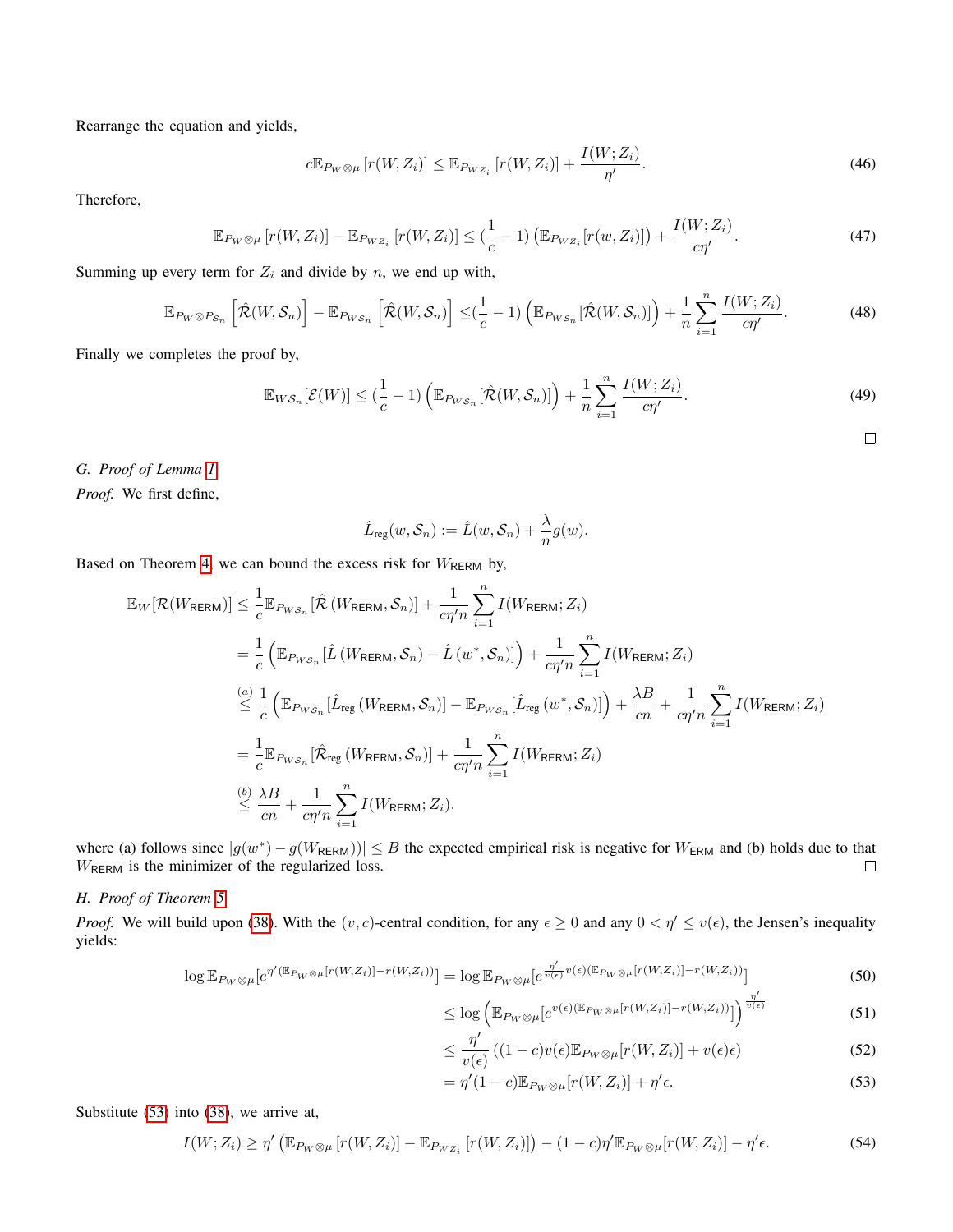Divide  $\eta'$  on both side, we arrive at,

$$
\frac{I(W; Z_i)}{\eta'} \geq \mathbb{E}_{P_W \otimes \mu} \left[ r(W, Z_i) \right] - \mathbb{E}_{P_{WZ_i}} \left[ r(W, Z_i) \right] - (1 - c) \mathbb{E}_{P_W \otimes \mu} \left[ r(W, Z_i) \right] - \epsilon.
$$
\n
$$
(55)
$$

Rearrange the equation and yields,

$$
c\mathbb{E}_{P_W\otimes\mu}\left[r(W,Z_i)\right] \leq \mathbb{E}_{P_{WZ_i}}\left[r(W,Z_i)\right] + \frac{I(W;Z_i)}{\eta'} + \epsilon.
$$
\n(56)

Therefore,

$$
\mathbb{E}_{P_W \otimes \mu} \left[ r(W, Z_i) \right] - \mathbb{E}_{P_{WZ_i}} \left[ r(W, Z_i) \right] \leq \left( \frac{1}{c} - 1 \right) \left( \mathbb{E}_{P_{WZ_i}} \left[ r(w, Z_i) \right] \right) + \frac{I(W; Z_i)}{c \eta'} + \frac{\epsilon}{c}.
$$

Summing up every term for  $Z_i$  and divide by n, we end up with,

$$
\mathbb{E}_{P_W \otimes P_{\mathcal{S}_n}}\left[\hat{\mathcal{R}}(W,\mathcal{S}_n)\right] - \mathbb{E}_{P_{\mathcal{W}\mathcal{S}_n}}\left[\hat{\mathcal{R}}(W,\mathcal{S}_n)\right] \leq \left(\frac{1}{c} - 1\right) \left(\mathbb{E}_{P_{\mathcal{W}\mathcal{S}_n}}[\hat{\mathcal{R}}(W,\mathcal{S}_n)]\right) + \frac{1}{n} \sum_{i=1}^n \left(\frac{I(W;Z_i)}{c\eta'} + \frac{\epsilon}{c}\right). \tag{58}
$$

Finally we arrive at the following inequality:

$$
\mathbb{E}_{WS_n}[\mathcal{E}(W)] \leq (\frac{1}{c} - 1) \left( \mathbb{E}_{P_{WS_n}}[\hat{\mathcal{R}}(W, \mathcal{S}_n)] \right) + \frac{1}{n} \sum_{i=1}^n \left( \frac{I(W; Z_i)}{c \eta'} + \frac{\epsilon}{c} \right). \tag{59}
$$

In particular, if  $v(\epsilon) = \epsilon^{1-\beta}$  for some  $\beta \in [0,1]$ , then by choosing  $\eta' = v(\epsilon)$  and  $\frac{I(W;Z_i)}{c\eta'} + \frac{\epsilon}{c}$  is optimized when  $\epsilon =$  $I(W; Z_i)^\frac{1}{2-\beta}$  and the bound becomes,

$$
\mathbb{E}_{WS_n}[\mathcal{E}(W)] \leq (\frac{1}{c} - 1) \left( \mathbb{E}_{P_{WS_n}}[\hat{\mathcal{R}}(W, \mathcal{S}_n)] \right) + \frac{2}{nc} \sum_{i=1}^n I(W; Z_i)^{\frac{1}{2-\beta}}, \tag{60}
$$

which completes the proof.

## *I. Calculation Details*

In this section, we present the calculation details of the Gaussian mean estimation case. Let us consider the 1D-Gaussian mean estimation problem. Let  $\ell(w, z_i) = (w - z_i)^2$ , each sample is drawn from some Gaussian distribution, i.e.,  $Z_i \sim \mathcal{N}(\mu, \sigma_N^2)$ . Then the ERM algorithm arrives at,

$$
W_{\text{ERM}} = \frac{1}{n} \sum_{i=1}^{n} Z_i \sim \mathcal{N}(\mu, \frac{\sigma_N^2}{n}).
$$
\n(61)

 $\Box$ 

It can be easily calculated that the optimal  $w^*$  satisfies:

$$
w^* = \operatorname{argmin} \mathbb{E}_Z \left[ \ell(w, Z) \right] = \operatorname{argmin} \mathbb{E}_Z \left[ (w - Z)^2 \right] = \mu. \tag{62}
$$

Also it can be calculated that the expected excess risk is,

$$
\mathbb{E}_W\left[\mathcal{R}(W_{\text{ERM}})\right] = \mathbb{E}_{W \otimes Z}[\ell(W_{\text{ERM}}, Z)] - \mathbb{E}_Z[\ell(w^*, Z)] \tag{63}
$$

$$
= \mathbb{E}_{W \otimes Z}[(W_{\text{ERM}} - Z)^{2}] - \mathbb{E}_{Z}[(\mu - Z)^{2}] \tag{64}
$$

$$
= \mu^2 + \frac{\sigma_N^2}{n} + \mu^2 + \sigma_N^2 - 2\mu^2 - \mu^2 - \mu^2 - \sigma_N^2 + 2\mu^2 \tag{65}
$$

$$
=\frac{\sigma_N^2}{n}.\tag{66}
$$

The corresponding empirical excess risk is given by,

$$
\mathbb{E}_{WS_n} \left[ \hat{\mathcal{R}}(W_{\text{ERM}}, \mathcal{S}_n) \right] = \mathbb{E}_{W_{\text{ERM}}\mathcal{S}_n} \left[ \hat{L}(W_{\text{ERM}}, \mathcal{S}_n) - \hat{L}(w^*, \mathcal{S}_n) \right]
$$
(67)

$$
= \mathbb{E}\left[\frac{1}{n}\sum_{i=1}^{n}(W - Z_i)^2 - \frac{1}{n}\sum_{i=1}^{n}(\mu - Z_i)^2\right]
$$
(68)

$$
= \mathbb{E}\left[\frac{1}{n}\sum_{i=1}^{n}(W^2 - \mu^2) - \frac{2}{n}\sum_{i=1}^{n}WZ_i - \mu Z_i\right]
$$
(69)

$$
= \mu^2 + \frac{\sigma_N^2}{n} - \mu^2 - 2\mu^2 - \frac{2}{n}\sigma_N^2 + 2\mu^2 \tag{70}
$$

$$
=-\frac{\sigma_N^2}{n}.\tag{71}
$$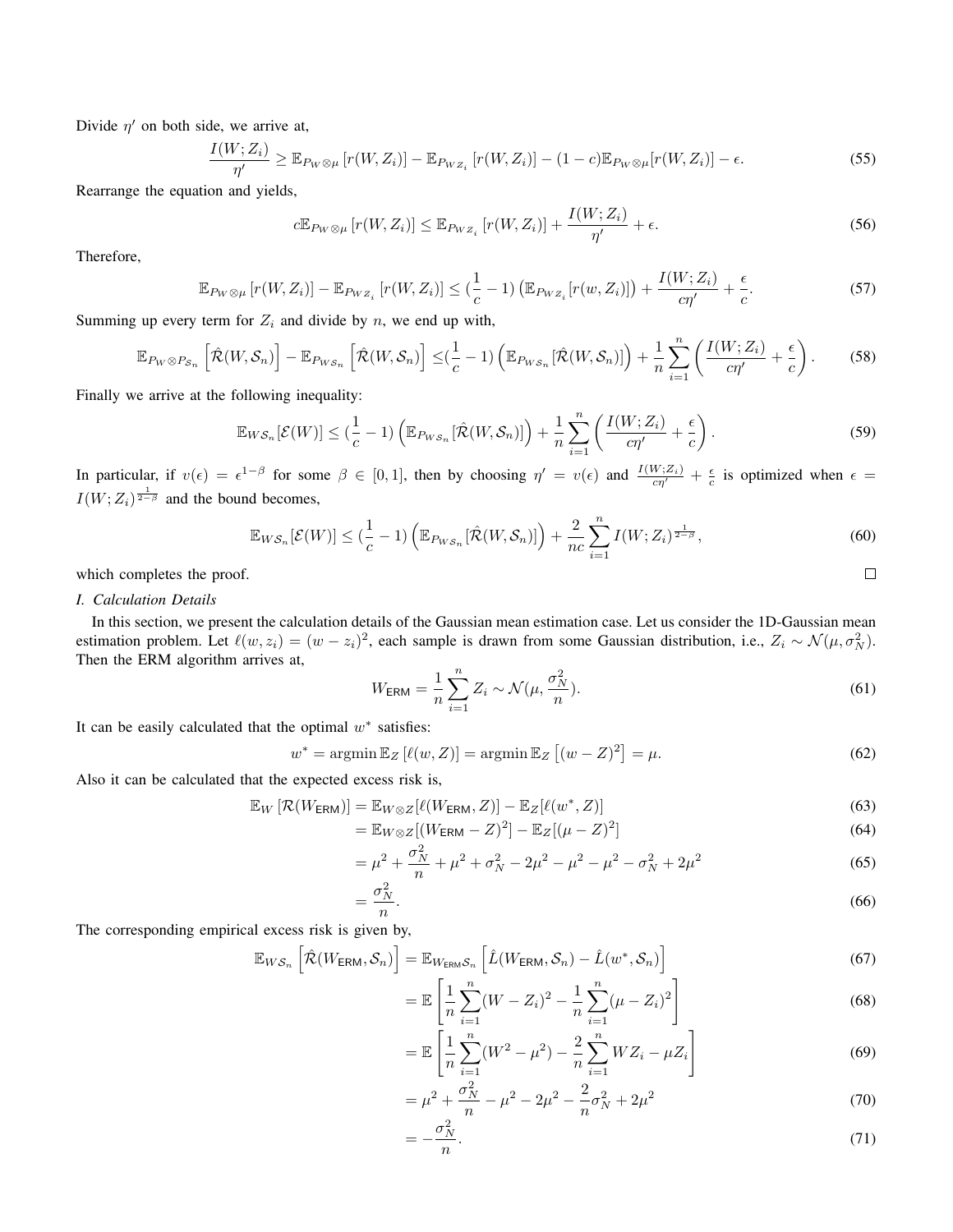Then it yields the expected generalization error as,

$$
\mathbb{E}_{WS_n}\left[\mathcal{E}(W_{\text{ERM}},\mathcal{S}_n)\right] = \mathbb{E}_{WS_n}\left[\mathcal{R}(W_{\text{ERM}}) - \hat{\mathcal{R}}(W_{\text{ERM}},\mathcal{S}_n)\right]
$$
(72)

$$
=\frac{\sigma_N^2}{n} - \left(-\frac{\sigma_N^2}{n}\right) \tag{73}
$$

$$
=\frac{2\sigma_N^2}{n}.\tag{74}
$$

The expected loss can be calculated as,

$$
\mathbb{E}_{P_W \otimes \mu}[\ell(W_{\text{ERM}}, Z)] = \frac{n+1}{n} \sigma_N^2 := \sigma_W^2.
$$
\n(75)

Let us verify the moment generating functions for the squared loss. Since  $\ell(W_{\text{ERM}}, Z)$  is  $\sigma_W^2 \chi_1^2$  distributed,

$$
\log \mathbb{E}_{P_W \otimes \mu} \left[ e^{\eta (W_{\text{ERM}} - Z)^2} \right] = -\frac{1}{2} \log(1 - 2\sigma_W^2 \eta). \tag{76}
$$

Hence,

$$
\log \mathbb{E}_{P_W \otimes \mu} \left[ e^{\eta \left( (W_{\text{ERM}} - Z)^2 - \mathbb{E}[(W_{\text{ERM}} - Z)^2] \right)} \right] = -\frac{1}{2} \log(1 - 2\sigma_W^2 \eta) - \sigma_W^2 \eta. \tag{77}
$$

It is easily to prove that for any  $x \leq 0$ ,

$$
-\frac{1}{2}\log(1-2x) - x \le x^2,\tag{78}
$$

which yields,

$$
\log \mathbb{E}_{P_W \otimes \mu} \left[ e^{\eta \left( (W_{\text{ERM}} - Z)^2 - \mathbb{E}[(W_{\text{ERM}} - Z)^2] \right)} \right] = -\frac{1}{2} \log(1 - 2\sigma_W^2 \eta) - \sigma_W^2 \eta \le \sigma_W^4 \eta^2 \tag{79}
$$

for any  $\eta < 0$ . Therefore,  $\ell(W, Z)$  is  $\sqrt{2\sigma_W^4}$ -sub-Gaussian and we can only achieve the slow rate of  $O(\sqrt{1/n})$ .

Now we introduce  $w^*$  in the sequel as a comparison. For a given  $\eta$  and  $w$ , we calculate the moment generating function for the term  $r(w, Z) = (w - Z)^2 - (w^* - Z)^2$  as follows.

$$
\mathbb{E}_{\mu}[e^{\eta r(w,Z)}] = \frac{1}{\sqrt{2\pi\sigma_N^2}} \int e^{-\frac{(z-\mu)^2}{2\sigma_N^2}} e^{\eta((w-z)^2 - (w^*-z)^2)} dz \n= \frac{1}{\sqrt{2\pi\sigma_N^2}} \int e^{-\frac{(z-\mu)^2}{2\sigma_N^2} + \eta((w-z)^2 - (w^*-z)^2)} dz \n= \frac{1}{\sqrt{2\pi\sigma_N^2}} \int \exp\{-\frac{z^2 - 2\mu z + 4\eta\sigma_N^2(w-\mu)z + \mu^2}{2\sigma_N^2} - \eta(\mu^2 - w^2)\} dz \n= \frac{1}{\sqrt{2\pi\sigma_N^2}} \int \exp\{-\frac{(z-\mu+2\eta\sigma_N^2(w-\mu))^2}{2\sigma_N^2}\} dz \exp(-2\mu\eta(w-\mu) + 2\eta^2\sigma_N^2(w-\mu)^2 - \eta(\mu^2 - w^2)) \n= \exp(-2\mu\eta(w-\mu) + 2\eta^2\sigma_N^2(w-\mu)^2 - \eta(\mu^2 - w^2)) \n= \exp((2\eta^2\sigma_N^2 + \eta)(w-\mu)^2).
$$

Taking expectation over  $w$  w.r.t. ERM solution, we have,

$$
\mathbb{E}_{P_{W}\otimes\mu}[e^{\eta r(W,Z)}] = \mathbb{E}_{W}\left[\exp\left((2\eta^{2}\sigma_{N}^{2} + \eta)(w - \mu)^{2}\right)\right]
$$
  
\n
$$
= \frac{1}{\sqrt{2\pi\frac{\sigma_{N}^{2}}{n}}}\int \exp\left(-\frac{(w - \mu)^{2}}{2\sigma_{N}^{2}/n} + (2\eta^{2}\sigma_{N}^{2} + \eta)(w - \mu)^{2}\right)dw
$$
  
\n
$$
= \frac{1}{\sqrt{2\pi\frac{\sigma_{N}^{2}}{n}}}\int \exp\left(-\frac{(w - \mu)^{2}}{2}(\frac{n}{\sigma_{N}^{2}} - (4\eta^{2}\sigma_{N}^{2} + 2\eta))\right)dw
$$
  
\n
$$
= \frac{\sqrt{\frac{n}{\sigma_{N}^{2}} - (4\eta^{2}\sigma_{N}^{2} + 2\eta)}\frac{n}{\sigma_{N}^{2}}}{\sqrt{2\pi\frac{n}{\sigma_{N}^{2}} - (4\eta^{2}\sigma_{N}^{2} + 2\eta)}}\int \exp\left(-\frac{(w - \mu)^{2}}{2}(\frac{n}{\sigma_{N}^{2}} - (4\eta^{2}\sigma_{N}^{2} + 2\eta))\right)dw
$$
  
\n
$$
= \sqrt{\frac{n}{n - (4\eta^{2}\sigma_{N}^{4} + 2\eta\sigma_{N}^{2})}}.
$$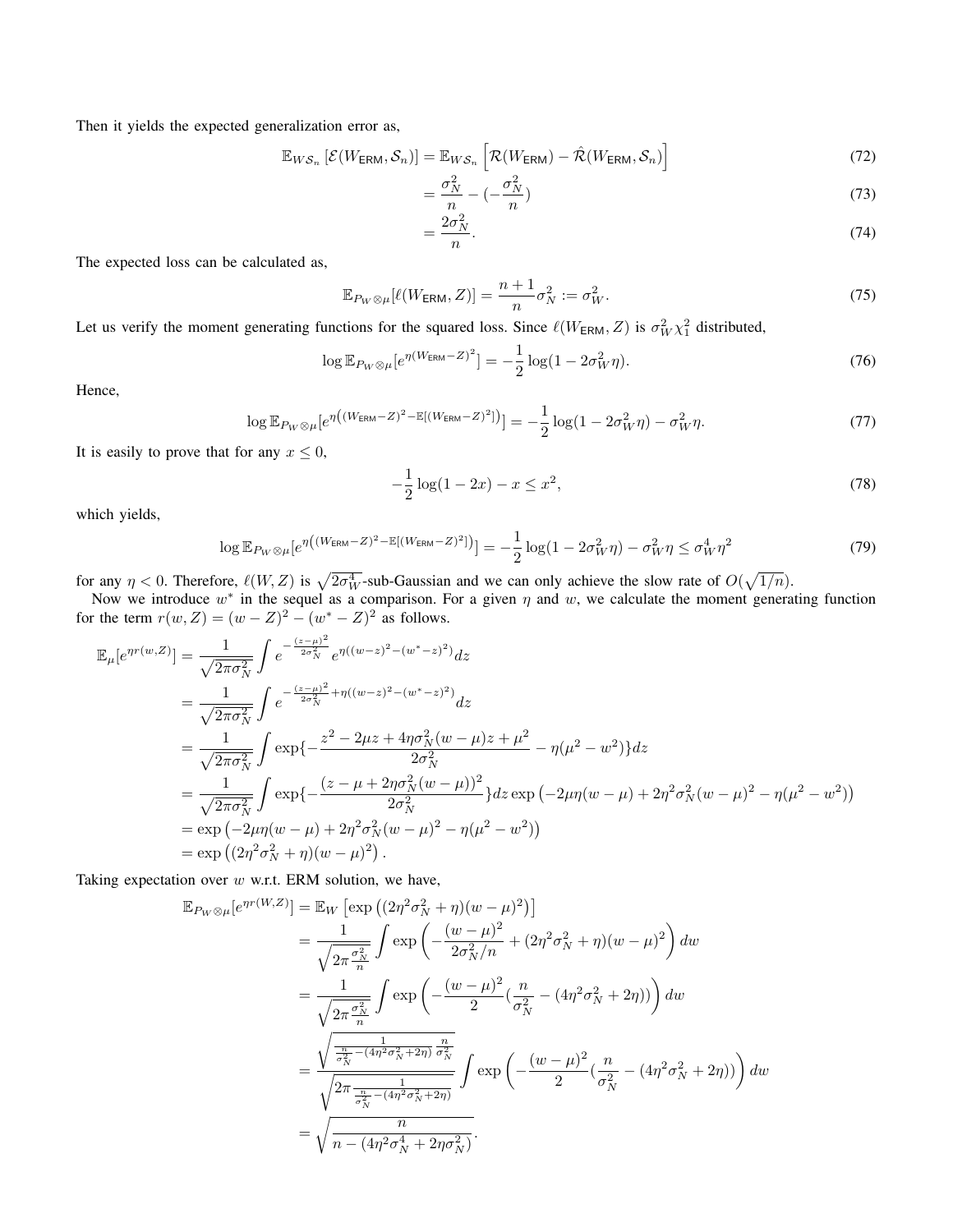Therefore for large *n* and any  $\eta \in \mathbb{R}$ , we arrive at,

$$
\log \mathbb{E}_{P_W \otimes \mu}[e^{\eta(r(W,Z) - \mathbb{E}[r(W,Z)]}] = \frac{1}{2} \log \frac{n}{n - (4\eta^2 \sigma_N^4 + 2\eta \sigma_N^2)} - \frac{\sigma_N^2}{n}
$$
  

$$
\approx \frac{1}{2} \frac{4\eta^2 \sigma_N^4 + 2\eta \sigma_N^2}{n} - \frac{\sigma_N^2}{n}
$$
  

$$
= \frac{\sigma_N^2 + 2\eta^2 \sigma_N^4}{n} - \frac{\sigma_N^2}{n}
$$
  

$$
= \frac{2\eta^2 \sigma_N^4}{n}.
$$

The mutual information can be calculated as,

$$
I(W_{\text{ERM}}; Z_i) = h(W_{\text{ERM}}) - h(W_{\text{ERM}}|Z_i)
$$
  
=  $\frac{1}{2} \log \frac{2\pi e \sigma_N^2}{n} - \frac{1}{2} \log \frac{2\pi e (n-1) \sigma_N^2}{n^2}$   
=  $\frac{1}{2} \log \frac{n}{n-1}$   
 $\approx \frac{1}{2n}$ 

<span id="page-13-0"></span>for large n.

| Quantity                                                                                  | Values/Distribution                                                                                              |
|-------------------------------------------------------------------------------------------|------------------------------------------------------------------------------------------------------------------|
| $\overline{\mathcal{S}_n}$                                                                | $\{Z_1, Z_2, \cdots, Z_n\}$                                                                                      |
| $Z_i$                                                                                     | $\mathcal{N}(\mu, \sigma_N^2)$<br>$(w-z)^2$                                                                      |
| $\ell(w,z)$                                                                               |                                                                                                                  |
| $\hat{L}(w,\mathcal{S}_n)$                                                                | $\frac{1}{n}\sum_{i=1}^n\ell(w,z_i)$                                                                             |
| L(w)                                                                                      | $\mathbb{E}_Z$ [ $\ell(w, Z)$ ]                                                                                  |
| $W_{\text{ERM}}$                                                                          | $\mathcal{N}(\mu, \frac{\sigma_N^2}{\sigma})$                                                                    |
| $w^*$                                                                                     | $(w-z)^2 - (w^* - z)^2$                                                                                          |
| r(w,z)                                                                                    |                                                                                                                  |
| $\mathcal{R}(w)$                                                                          | $L(w) - L(w^*)$                                                                                                  |
| $\mathcal{R}(w, \mathcal{S}_n)$                                                           | $\hat{L}(w) - \hat{L}(w^*)$                                                                                      |
| $\mathcal{E}(w, \mathcal{S}_n)$                                                           | $L(w) - \frac{1}{n} \sum_{i=1}^{n} \ell(w, z_i)$                                                                 |
| $M_Z[r(w,Z)]$                                                                             | $-\frac{1}{n}\log\mathbb{E}_Z\left[e^{-\eta r(w,Z)}\right]$                                                      |
| $M_{P_W\otimes Z}[r(w,Z)]$                                                                | $-\frac{1}{n}\log \mathbb{E}_{P_W\otimes Z}\left[e^{-\eta r(W,Z)}\right]$                                        |
| $\mathbb{E}_{W\mathcal{S}_n}\left[\hat{\mathcal{R}}(W_{\text{ERM}},\mathcal{S}_n)\right]$ |                                                                                                                  |
| $\mathbb{E}_W\left[\mathcal{R}(W_{\text{ERM}})\right]/\mathbb{E}_{P_W\otimes\mu}[r(W,Z)]$ | $\begin{array}{cc}\n-\frac{\sigma_N^2}{n}\\ \frac{\sigma_N^2}{n}\\ \frac{2\sigma_N^n}{n}\\ (w-\mu)^2\end{array}$ |
| $\mathbb{E}_{WS_n}\left[\mathcal{E}(W_{\text{ERM}},\mathcal{S}_n)\right]$                 |                                                                                                                  |
| $\mathcal{R}(w)/\mathbb{E}_Z[r(w,Z)]$                                                     |                                                                                                                  |
| $\mathbb{E}_Z[e^{\eta r(w,Z)}]$                                                           |                                                                                                                  |
| $\mathbb{E}_{P_W \otimes Z} [e^{\eta r(W,Z)}]$                                            | $\exp\left((2\eta^2\sigma_N^2+\eta)(w-\mu)^2\right)\\ \sqrt{\frac{n}{n-(4\eta^2\sigma_N^4+2\eta\sigma_N^2)}}$    |
| $\mathbb{E}_Z[e^{-\eta r(w,Z)}]$                                                          |                                                                                                                  |
| $\mathbb{E}_{P_W \otimes Z} [e^{-\eta r(W,Z)}]$                                           | $\exp\left((2\eta^2\sigma_N^2-\eta)(w-\mu)^2\right)$<br>$\sqrt{\frac{n}{n-(4\eta^2\sigma_N^4-2\eta\sigma_N^2)}}$ |
| $M_Z[r(w,Z)]$                                                                             | $(1 - 2\eta \sigma_N^2)(w - \mu)^2$                                                                              |
| $M_{P_W\otimes Z}[r(w,Z)]$                                                                | $(1-2\eta\sigma_N^2)\frac{\sigma_N}{n}$                                                                          |
| $\mathbb{E}_Z[r(w,Z)^2]$                                                                  | $(w - \mu)^4 + 4(w - \mu)^2 \sigma_N^2$                                                                          |
| $\mathbb{E}_{P_W \otimes Z}[r(W,Z)^2]$                                                    |                                                                                                                  |
| $I(W; Z_i)$                                                                               | $\frac{\frac{3\sigma_N^4}{n^2} + \frac{4\sigma_N^4}{n}}{\frac{1}{2}\log{\frac{n}{n-1}}}$                         |

TABLE II: Summarized Quantities

We then summarize all the quantities of interest in the Table [II](#page-13-0) for references. From the table we can check conclude that for most fast rate conditions such as Berstein's condition, central condition and subgaussian condition, the results will hold in expectation but this is not the case for any  $w \in W$ . To see this, we will check whether the condition in succession.

- When checking  $\eta$ -central condition,
	- $-$  For any  $w$ ,

$$
\mathbb{E}_Z[e^{-\eta r(w,Z)}] = \exp((2\eta^2 \sigma_N^2 - \eta)(w - \mu)^2) \le 1,
$$